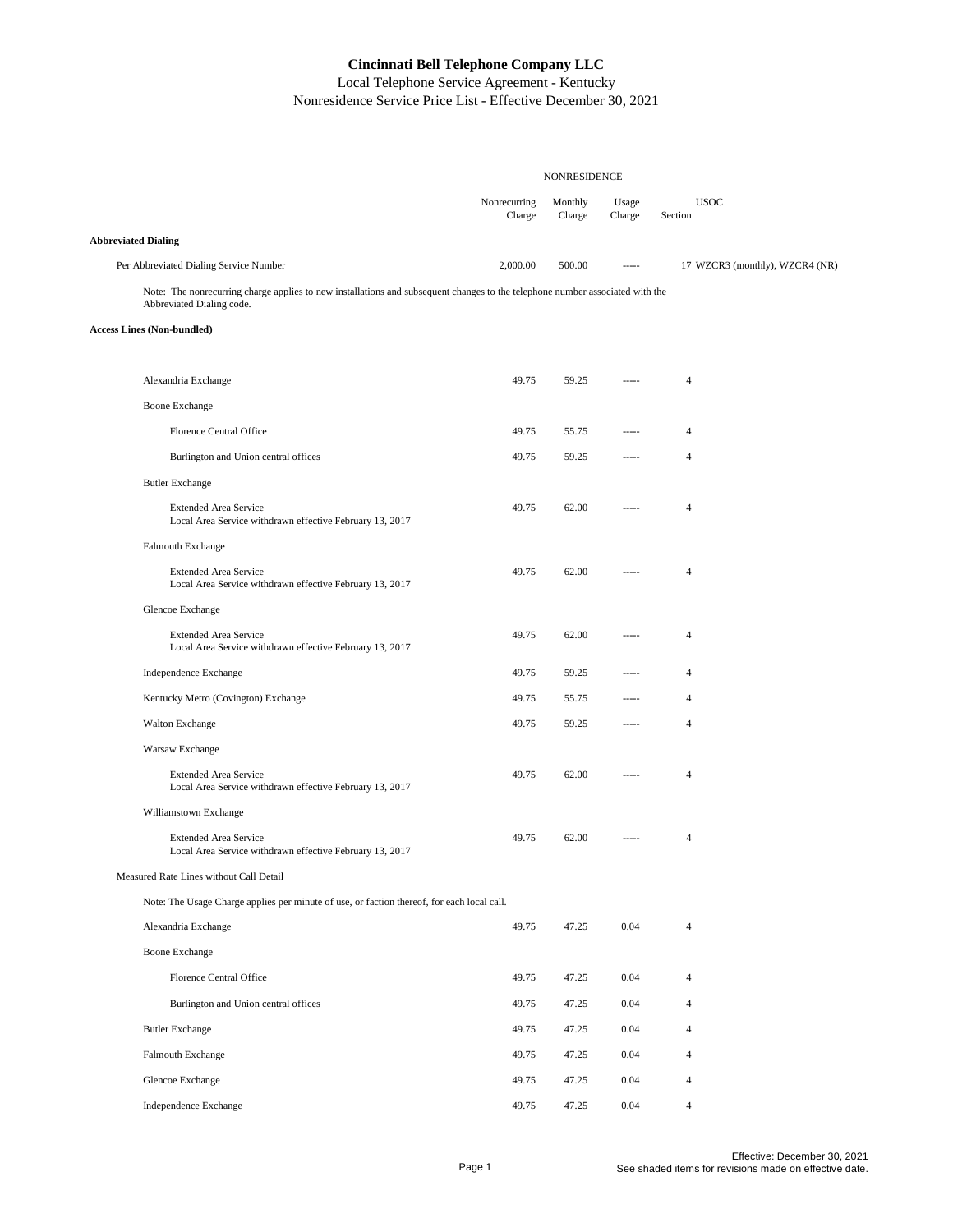Local Telephone Service Agreement - Kentucky Nonresidence Service Price List - Effective December 30, 2021

|                                                                                                                                                                                                                                                                                                                                                                                  | NONRESIDENCE               |                            |                               |                             |
|----------------------------------------------------------------------------------------------------------------------------------------------------------------------------------------------------------------------------------------------------------------------------------------------------------------------------------------------------------------------------------|----------------------------|----------------------------|-------------------------------|-----------------------------|
|                                                                                                                                                                                                                                                                                                                                                                                  | Nonrecurring<br>Charge     | Monthly<br>Charge          | Usage<br>Charge               | <b>USOC</b><br>Section      |
| Kentucky Metro (Covington) Exchange                                                                                                                                                                                                                                                                                                                                              | 49.75                      | 47.25                      | 0.04                          | $\overline{4}$              |
| <b>Walton Exchange</b>                                                                                                                                                                                                                                                                                                                                                           | 49.75                      | 47.25                      | 0.04                          | $\overline{4}$              |
| Warsaw Exchange                                                                                                                                                                                                                                                                                                                                                                  | 49.75                      | 47.25                      | 0.04                          | $\overline{4}$              |
| Williamstown Exchange                                                                                                                                                                                                                                                                                                                                                            | 49.75                      | 47.25                      | 0.04                          | $\overline{4}$              |
| Measured Rate Lines with Call Detail                                                                                                                                                                                                                                                                                                                                             |                            |                            |                               |                             |
| Note: The Usage Charge applies per minute of use, or faction thereof, for each local call.                                                                                                                                                                                                                                                                                       |                            |                            |                               |                             |
| Alexandria Exchange                                                                                                                                                                                                                                                                                                                                                              | 49.75                      | 47.25                      | 0.04                          | $\overline{4}$              |
| <b>Boone Exchange</b>                                                                                                                                                                                                                                                                                                                                                            |                            |                            |                               |                             |
| Florence Central Office                                                                                                                                                                                                                                                                                                                                                          | 49.75                      | 47.25                      | 0.04                          | $\overline{4}$              |
| Burlington and Union central offices                                                                                                                                                                                                                                                                                                                                             | 49.75                      | 47.25                      | 0.04                          | $\overline{4}$              |
| <b>Butler Exchange</b>                                                                                                                                                                                                                                                                                                                                                           | 49.75                      | 47.25                      | 0.04                          | $\overline{4}$              |
| Falmouth Exchange                                                                                                                                                                                                                                                                                                                                                                | 49.75                      | 47.25                      | 0.04                          | $\overline{4}$              |
| Glencoe Exchange                                                                                                                                                                                                                                                                                                                                                                 | 49.75                      | 47.25                      | 0.04                          | $\overline{4}$              |
| Independence Exchange                                                                                                                                                                                                                                                                                                                                                            | 49.75                      | 47.25                      | 0.04                          | $\overline{4}$              |
| Kentucky Metro (Covington) Exchange                                                                                                                                                                                                                                                                                                                                              | 49.75                      | 47.25                      | 0.04                          | $\overline{4}$              |
| <b>Walton Exchange</b>                                                                                                                                                                                                                                                                                                                                                           | 49.75                      | 47.25                      | 0.04                          | $\overline{4}$              |
| Warsaw Exchange                                                                                                                                                                                                                                                                                                                                                                  | 49.75                      | 47.25                      | 0.04                          | $\overline{4}$              |
| Williamstown Exchange                                                                                                                                                                                                                                                                                                                                                            | 49.75                      | 47.25                      | 0.04                          | $\overline{4}$              |
| Change between Flat Rate and Measured Rate Service, per Line                                                                                                                                                                                                                                                                                                                     | 12.25                      | -----                      | $- - - - -$                   | 4 ALC                       |
| Change between Residence and Nonresidence Service, per Line                                                                                                                                                                                                                                                                                                                      | 12.25                      | -----                      | -----                         | 2 ALC                       |
| <b>Access Line Bundles - Nonresidence</b>                                                                                                                                                                                                                                                                                                                                        |                            |                            |                               |                             |
| Business Connection, per Line<br>Access Lines Establishment Charge<br><b>Bundle Establishment Charge</b><br>Note: The Bundle Establishment Charge applies to establish new<br>service, convert to the bundle, or move service to a different<br>address. In addition, the Access Line Establishment Charge<br>applies to establish new service or move service to a new address. | See Note<br>49.75<br>10.00 | 77.25<br>-----<br>$^{***}$ | -----<br>$- - - - -$<br>----- | 7 C5PEX<br>7 ALE<br>7 C5PEX |
| Business Phone Pak (Grandfathered)                                                                                                                                                                                                                                                                                                                                               |                            |                            |                               |                             |
| E-Bill Option, per Line                                                                                                                                                                                                                                                                                                                                                          | NA                         | 54.95                      | -----                         | 7 NLUYP                     |
| Paper Bill Option, per Line                                                                                                                                                                                                                                                                                                                                                      | NA                         | 59.95                      | -----                         | 7 NLUYP, NOEBL              |
| Hunting Enhancement, per Line                                                                                                                                                                                                                                                                                                                                                    | 8.50                       | 5.00                       | -----                         | 7 AS3HG                     |
| <b>Additional Call Forward Paths</b>                                                                                                                                                                                                                                                                                                                                             |                            |                            |                               |                             |

Call Forwarding Busy Line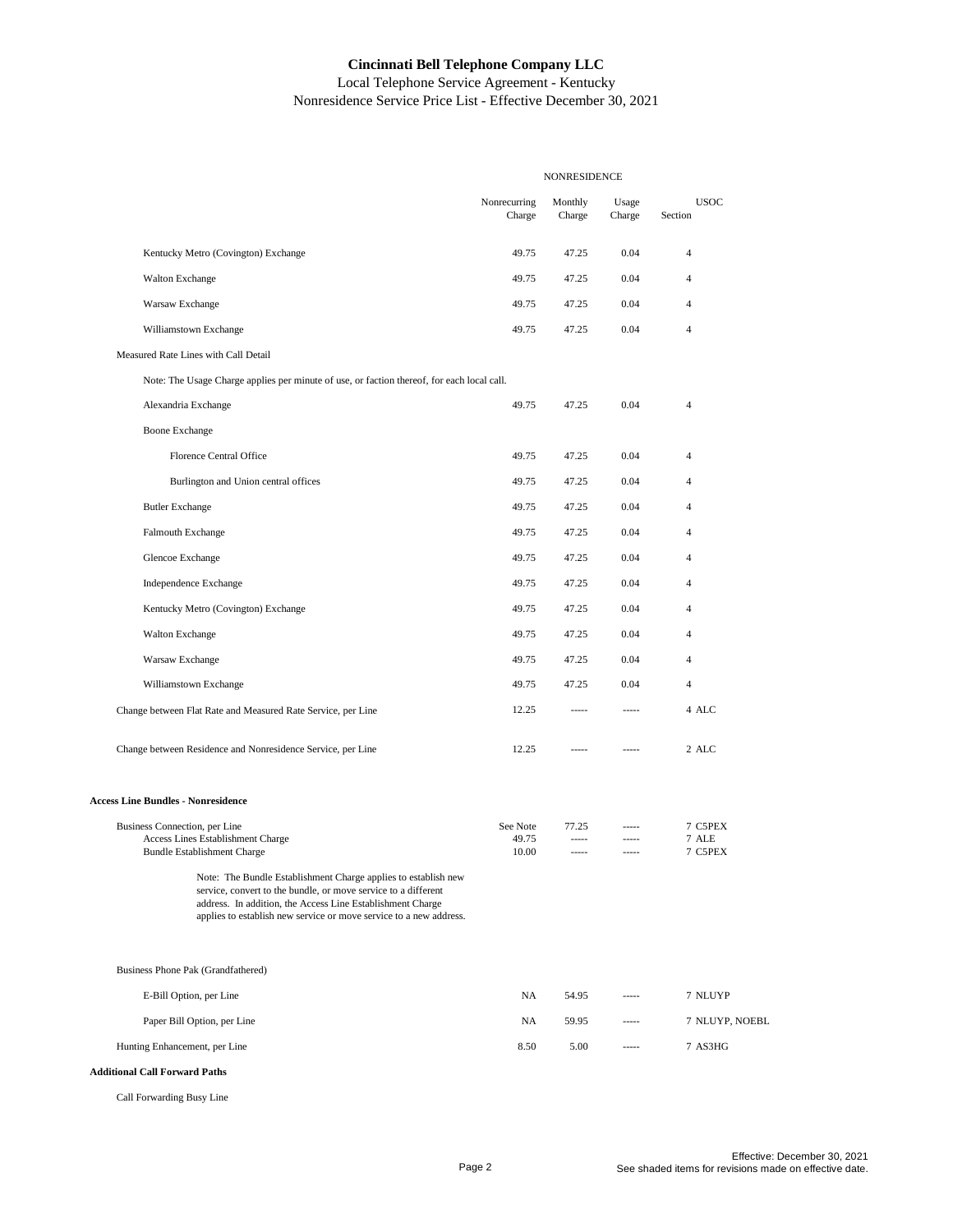Local Telephone Service Agreement - Kentucky Nonresidence Service Price List - Effective December 30, 2021

|                                                                                                                                                    | <b>NONRESIDENCE</b>                      |                   |                 |                        |  |
|----------------------------------------------------------------------------------------------------------------------------------------------------|------------------------------------------|-------------------|-----------------|------------------------|--|
|                                                                                                                                                    | Nonrecurring<br>Charge                   | Monthly<br>Charge | Usage<br>Charge | <b>USOC</b><br>Section |  |
| Access Line, per Additional Path<br>Centrex, per Additional Path                                                                                   | 28.89<br>28.89                           | 4.36<br>4.36      | -----<br>-----  | 17 ZZCHL<br>17 ZZCHY   |  |
| Call Forwarding Variable                                                                                                                           |                                          |                   |                 |                        |  |
| Access Line, per Additional Path<br>Centrex, per Additional Path                                                                                   | 28.89<br>28.89                           | 4.36<br>4.36      | -----           | 17 ZZCHI<br>17 ZZCHH   |  |
| <b>Automatic Route Selection (Obsolete)</b>                                                                                                        | See Section 18 of the Service Agreement. |                   |                 |                        |  |
| <b>Billed Number Screening, per Line or Telephone Number Screened</b>                                                                              |                                          |                   |                 |                        |  |
| No Collect Billing, per Line/Telephone Number Screened<br>No Third Number Billing, per Line/Telephone Number Screened                              | 5.00<br>5.00                             | 1.50<br>1.50      | -----<br>-----  | 17<br>17               |  |
| No Collect or Third Number Billing, per Line/Telephone Number Screened                                                                             | 5.00                                     | 1.50              | -----           | 17                     |  |
| <b>Broadband Connect, per Location</b>                                                                                                             | -----                                    | 2,250.00          | -----           | 17                     |  |
| <b>Call Blocking</b>                                                                                                                               |                                          |                   |                 |                        |  |
| Customer-Requested Call Blocking, per Line, Trunk, or Centrex Service Line                                                                         | 11.80                                    | -----             |                 | 16 CREXB               |  |
| Note: The nonrecurring charge is waived when establishing or moving service.                                                                       |                                          |                   |                 |                        |  |
| Sponsor-Requested Call Blocking, per Line, Trunk, or Centrex Line                                                                                  | 55.00                                    |                   |                 | 16 CREXN               |  |
| Note: Sponsor-Requested Call Blocking may be applied to a residence line or a nonresidence line.                                                   |                                          |                   |                 |                        |  |
| <b>Call Forwarding Deluxe</b>                                                                                                                      |                                          |                   |                 |                        |  |
| Per Individual Number<br>Per Number Block                                                                                                          | 30.00<br>60.00                           | 13.25<br>20.00    | -----<br>-----  | 17 WZEA2<br>17 WZEA8   |  |
| Note: The Per Number Block charge applies to<br>complete DID blocks (twenty numbers) or Centrex<br>numbors (top numbors) All other combinations of |                                          |                   |                 |                        |  |

numbers (ten numbers). All other combinations of numbers are billed the Per Individual Number charge.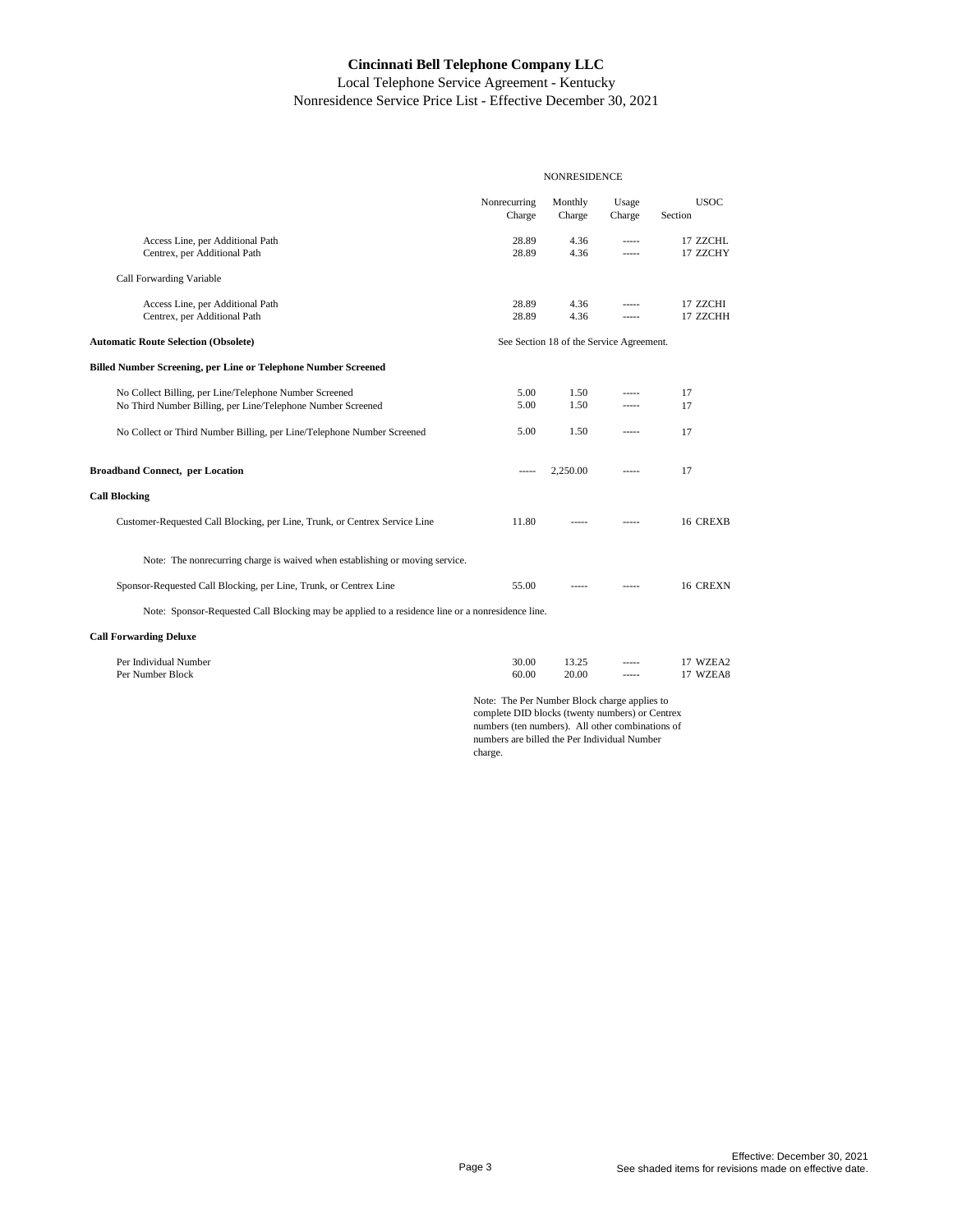Local Telephone Service Agreement - Kentucky Nonresidence Service Price List - Effective December 30, 2021

|               |                                                                                                               | <b>NONRESIDENCE</b>    |                   |                 |                        |  |
|---------------|---------------------------------------------------------------------------------------------------------------|------------------------|-------------------|-----------------|------------------------|--|
|               |                                                                                                               | Nonrecurring<br>Charge | Monthly<br>Charge | Usage<br>Charge | <b>USOC</b><br>Section |  |
| Centrex       | <b>CENTREX IS GRANDFATHERED AS OF 3/22/2020</b>                                                               |                        |                   |                 |                        |  |
| Service Lines |                                                                                                               |                        |                   |                 |                        |  |
|               | <b>Basic Service Lines</b>                                                                                    |                        |                   |                 | 1NFSX                  |  |
|               | First 10 Lines                                                                                                | 49.75                  | 73.49             | -----           | 8                      |  |
|               | Next 10 Lines                                                                                                 | 49.75                  | 70.99             | -----           | 8                      |  |
|               | Next 80 Lines                                                                                                 | 49.75                  | 60.99             | -----           | 8                      |  |
|               | Next 200 Lines                                                                                                | 49.75                  | 60.49             | -----           | 8                      |  |
|               | Over 300 lines                                                                                                | 49.75                  | 59.99             | -----           | 8                      |  |
|               | <b>Deluxe Service Lines</b>                                                                                   |                        |                   |                 | 1NFTX                  |  |
|               | First 10 Lines                                                                                                | 49.75                  | 80.49             | -----           | 8                      |  |
|               | Next 10 Lines                                                                                                 | 49.75                  | 77.99             | 1.1.1           | 8                      |  |
|               | Next 80 Lines                                                                                                 | 49.75                  | 67.99             | -----           | 8                      |  |
|               | Next 200 Lines                                                                                                | 49.75                  | 67.49             | -----           | 8                      |  |
|               | Over 300 lines                                                                                                | 49.75                  | 66.99             | -----           | 8                      |  |
|               | <b>Electronic Service Lines</b>                                                                               |                        |                   |                 |                        |  |
|               | Single B Channel Configured for:                                                                              |                        |                   |                 |                        |  |
|               | Circuit Switched Voice                                                                                        |                        |                   |                 | 1CNGX                  |  |
|               | Circuit Switched Data                                                                                         |                        |                   |                 | 1CNHX                  |  |
|               | First 10 Lines                                                                                                | 0.00                   | 72.50             | -----           | 8                      |  |
|               | Next 10 Lines                                                                                                 | 0.00                   | 72.00             | -----           | 8                      |  |
|               | Next 80 Lines                                                                                                 | 0.00                   | 71.50             | -----           | 8                      |  |
|               | Next 200 Lines                                                                                                | 0.00                   | 71.00             | -----           | 8                      |  |
|               | Over 300 lines                                                                                                | 0.00                   | 70.50             | -----           | 8                      |  |
|               | Two B Channels Configured for any Combination of:                                                             |                        |                   |                 |                        |  |
|               |                                                                                                               |                        |                   |                 |                        |  |
|               | Circuit Switched Voice and/or                                                                                 |                        |                   |                 | 1CNKX                  |  |
|               | Circuit Switched Data                                                                                         |                        |                   |                 | 1CNLX                  |  |
|               | First 10 Lines                                                                                                | 0.00                   | 95.00             | -----           | 8                      |  |
|               | Next 10 Lines                                                                                                 | 0.00                   | 94.50             | -----           | 8                      |  |
|               | Next 80 Lines                                                                                                 | 0.00                   | 94.00             | -----           | 8                      |  |
|               | Next 200 Lines                                                                                                | 0.00                   | 93.50             | -----           | 8                      |  |
|               | Over 300 lines                                                                                                | 0.00                   | 93.00             | -----           | 8                      |  |
|               | 64 Kbps Packet Switched Data                                                                                  | 0.00                   | 200.00            | -----           | 8 1CNJX                |  |
|               | 9.6 kbps Packet Switched Data Line - Stand Alone                                                              | 0.00                   | 40.00             |                 | 8 1CNMX                |  |
|               | 9.6 kpbs Packet Switched Data Channel Added to any Electronic Service Line                                    | 6.74                   | 9.00              |                 | 8 LTQ4X                |  |
|               |                                                                                                               |                        |                   |                 |                        |  |
|               | Service Line Restrictions                                                                                     |                        |                   |                 |                        |  |
|               | Note: The nonrecurring charge applies only when the restriction level on an existing service line is changed. |                        |                   |                 |                        |  |
|               | <b>Incoming Restricted</b>                                                                                    | 6.74                   | 0.00              | -----           | 8 ERSFN                |  |
|               | <b>Outgoing Restricted</b>                                                                                    | 6.74                   | 0.00              | -----           | 8 ERSFO                |  |
|               | <b>Fully Restricted</b>                                                                                       | 6.74                   | 0.00              | -----           | 8 ERSFC                |  |
|               | Fully Restricted - Denied Dial Tone                                                                           | 6.74                   | 0.00              | -----           | 8 ERSDC                |  |
|               | <b>Optional Features for Service Lines</b>                                                                    |                        |                   |                 |                        |  |
|               | Anywhere Call Forwarding (Deluxe and Electronic Lines Only), per Line                                         | 6.50                   | 4.25              | -----           |                        |  |
|               |                                                                                                               |                        |                   |                 | 8 HRM3X                |  |

Per Centrex System 75.00 ----- ----- 8 AWYPS Per Line 8 AWY

AreaWide Centrex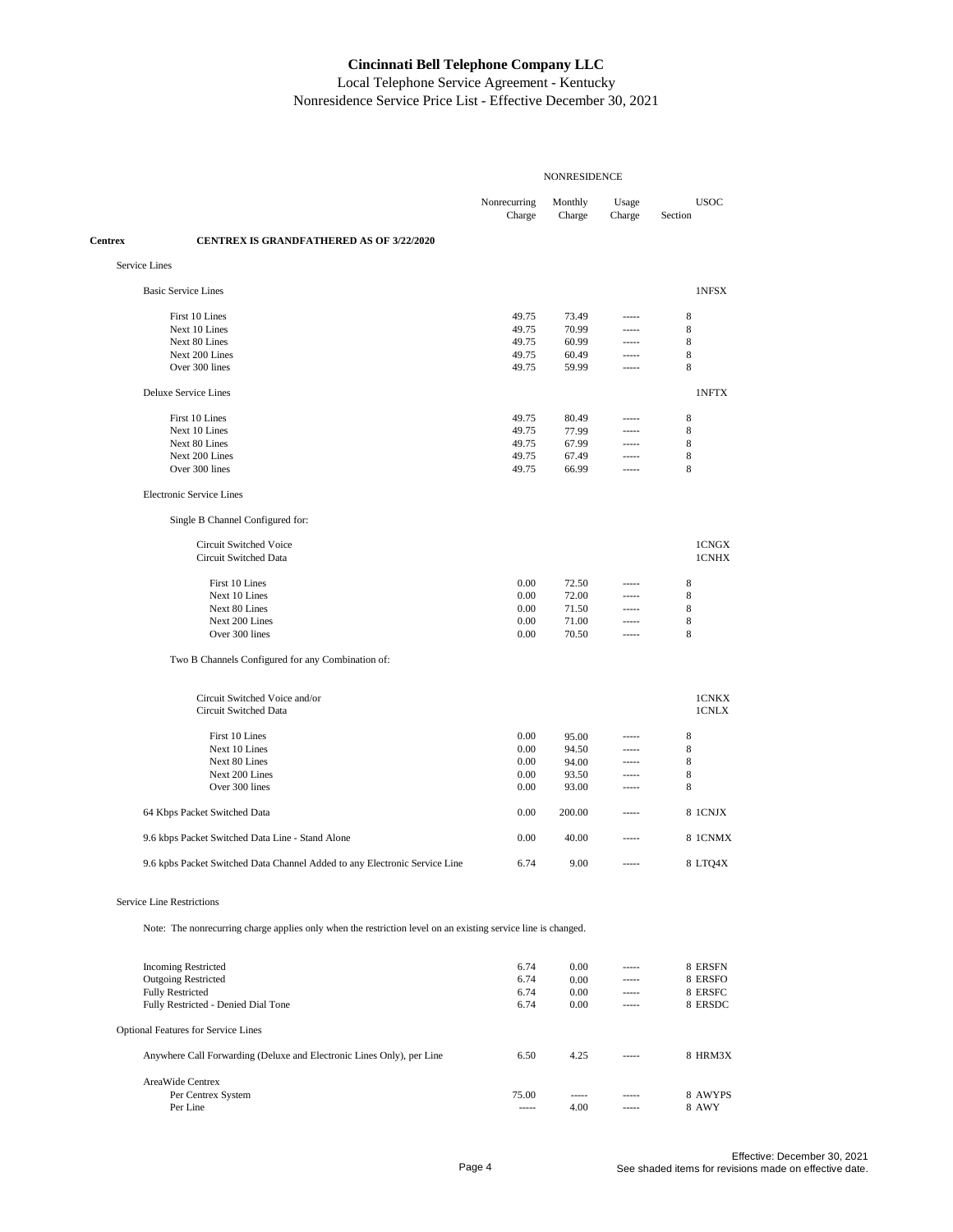|                                                                                                            | <b>NONRESIDENCE</b>    |                   |                 |                        |
|------------------------------------------------------------------------------------------------------------|------------------------|-------------------|-----------------|------------------------|
|                                                                                                            | Nonrecurring<br>Charge | Monthly<br>Charge | Usage<br>Charge | <b>USOC</b><br>Section |
| Call Restriction Levels, per Line (Electronic Lines Only)                                                  | 6.74                   | 2.59              | -----           | 8 ALA                  |
| Call Waiting - Terminating, per Line                                                                       | 6.00                   | 1.25              | -----           | 8 ESXNC                |
| Calling Name and Number, per Line                                                                          | 6.50                   | 10.25             | -----           | <b>8 NXM</b>           |
| Circuit Switched Data Hunting, per Line (Electronic Lines Only)                                            | 6.74                   | 8.00              | -----           | 8 ABP                  |
| Custom Set Configuration, per Line (Electronic Lines Only)                                                 | 25.93                  | 0.00              | -----           | 8 NYE                  |
| Hunting, per Line                                                                                          | 6.74                   | 10.00             | -----           | 8 RHY, RHZ             |
| Secondary Telephone Number, per Line (Electronic Lines Only)                                               | 5.19                   | 0.21              | -----           | 8 DO6                  |
| Take Two, per Order                                                                                        | 20.00                  | 0.00              | -----           | 8 WZCR6                |
| Note: The nonrecurring charge for take Two applies only once regardless of the amount of numbers retained. |                        |                   |                 |                        |
|                                                                                                            |                        |                   |                 |                        |
| Toll Restriction, per Line<br>Uniform Call Distribution, per Line                                          | 6.74<br>6.74           | 0.26<br>0.52      | -----           | 8 ETB<br>8 AHB         |
|                                                                                                            |                        |                   |                 |                        |
| Optional Features for Packet Switched Data Channels                                                        |                        |                   |                 |                        |
| Additional Logical Channels, per Channel                                                                   | 6.74                   | 1.30              | -----           | 8 NW9AL                |
| Closed User Group                                                                                          |                        |                   |                 |                        |
| Per Group<br>Per Member                                                                                    | 6.74<br>-----          | 1.04<br>0.78      | -----<br>-----  | 8 GXMPG<br>8 GXM       |
| Modem Pooling Access Lines, per Line                                                                       | 68.44                  | 32.67             | -----           | 8 MJ3                  |
| Permanent Virtual Circuit, per Channel                                                                     | 6.74                   | 1.56              | -----           | 8 GXP                  |
| X.25 Hunt Group Member                                                                                     | 6.74                   | 1.04              | -----           | 8 HT5PG                |
| <b>Attendant Lines</b>                                                                                     |                        |                   |                 |                        |
| Basic Attendant Line, per Line                                                                             | 49.75                  | 52.00             |                 | 8 1NFAX                |
| Electronic Attendant Line, per Line                                                                        | 0.00                   | 72.50             |                 | <b>8 1CNAX</b>         |
|                                                                                                            |                        |                   |                 |                        |
| <b>Optional Features for Attendant Lines</b>                                                               |                        |                   |                 |                        |
| Anywhere Call Forwarding, per Line<br>AreaWide Centrex                                                     | 6.50                   | 3.00              | -----           | 8 HRM3X                |
| Per Centrex System                                                                                         | 75.00                  | -----             | -----           | 8 AWYPS                |
| Per Line                                                                                                   | -----                  | 4.00              | -----           | <b>8 AWY</b>           |
| Attendant Busy Verification of Lines/Trunks, per Line (Electronic Lines<br>Only)                           | 6.74                   | 1.04              | -----           | 8 BUV                  |
| Attendant Call-Through Tests - Basic Lines, per Line                                                       | 6.74                   | 5.19              | -----           | 8 SXT                  |
| Attendant Call-Through Tests - Electronic Lines, per Line                                                  | 6.74                   | 1.04              | -----           | 8 A7H                  |
| Attendant Control of Facilities, per Line (Basic Lines only)                                               | 6.74                   | 20.74             | -----           | 8 E2S                  |
| Attendant Direct Trunk Group Selection, per Line (Electronic Lines                                         | 6.74                   | 1.04              |                 | 8 A7D                  |
| only)<br>Attendant Emergency Override, per Line (Electronic Lines only)                                    | 6.74                   | 1.04              |                 | 8 A7Z                  |
| Attendant Information about Calls on Queue, per Line (Electronic Lines                                     | 6.74                   | 1.04              | -----           | 8 AOH                  |
| only)<br>Attendant Power Failure Transfer - Basic Lines, per Line                                          | 6.74                   | 15.56             |                 | 8 AP5                  |
| Attendant Power Failure Transfer - Electronic Lines, per Line                                              | 6.74                   | 15.56             | -----           | 8 A7Y                  |
| Attendant Traffic, per Line (Electronic Lines only)                                                        | 6.74                   | 1.04              | -----           | 8 TDF                  |
| Attendant Trunk Group Indicator, per Line (Electronic Lines only)                                          | 6.74                   | 1.04              |                 | 8 A7N                  |
| Custom Set Configuration, per Set (Electronic Lines only)                                                  | 25.93                  | 0.00              | -----           | 8 NYE                  |
|                                                                                                            |                        |                   |                 |                        |
| Hunting, per Line                                                                                          | 6.74                   | 10.00             | -----           | 8 RHY, RHZ             |
| Uniform Call Distribution, per Line                                                                        | 6.74                   | 0.52              |                 | 8 AHB                  |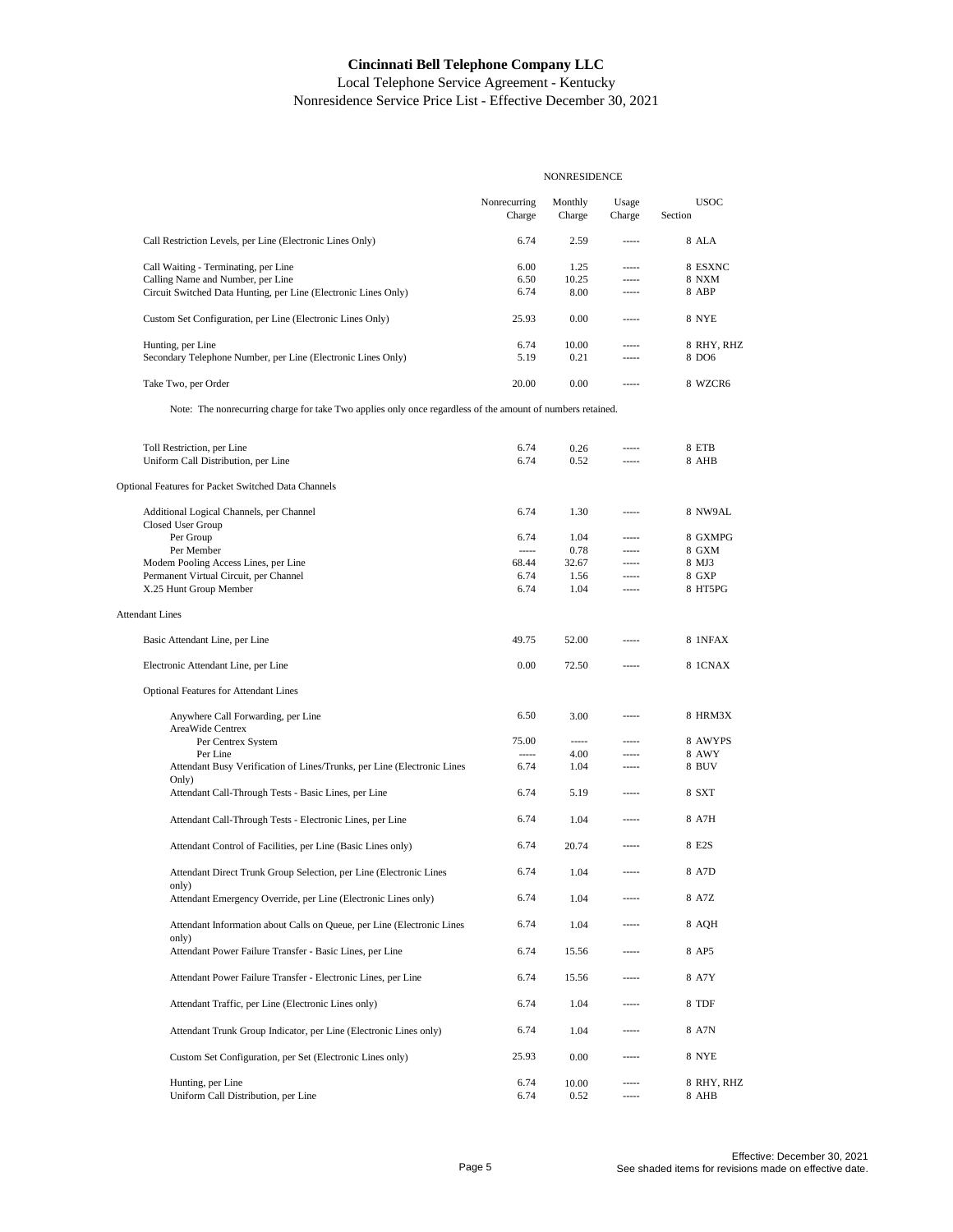Local Telephone Service Agreement - Kentucky Nonresidence Service Price List - Effective December 30, 2021

|                                                            | <b>NONRESIDENCE</b>                                                                                                 |                   |                 |                           |
|------------------------------------------------------------|---------------------------------------------------------------------------------------------------------------------|-------------------|-----------------|---------------------------|
|                                                            | Nonrecurring<br>Charge                                                                                              | Monthly<br>Charge | Usage<br>Charge | <b>USOC</b><br>Section    |
| <b>Optional System Features</b>                            |                                                                                                                     |                   |                 |                           |
| Conference Calling - 6 Way                                 | 0.00                                                                                                                | 64.29             | -----           | 8 EQ6                     |
| <b>Dial Dictation Service</b>                              | 0.00                                                                                                                | 59.32             | $1 - 1 - 1$     | 8 RD3                     |
| Loud Speaker Paging                                        | 0.00                                                                                                                | 38.84             | -----           | 8 EWJ                     |
| Queuing with Delay Announcement                            | 0.00                                                                                                                | 414.80            | $- - - - -$     | 8 QD5PS                   |
| Radio Paging Access, per Line                              | 0.00                                                                                                                | 20.74             | $- - - - -$     | <b>8 RPF</b>              |
| <b>Trunk Dial Transfer</b>                                 | 0.00                                                                                                                | 6.22              | $100 - 100$     | 8 TT6PS                   |
| Tie Line Terminations                                      |                                                                                                                     |                   |                 |                           |
| <b>Tandem Tie Trunks</b>                                   | 103.70                                                                                                              | 67.41             | $100 - 100$     | 8 2TH, 2TJ, 2NH, 2NJ, 2PA |
| Non-Tandem Tie Trunks                                      | 103.70                                                                                                              | 51.85             | -----           | 8 EHZ, EHY, JRY, RXN, 901 |
| Digital Interface (1.544 Mbps)                             |                                                                                                                     |                   |                 |                           |
| Per Interface                                              | 0.00                                                                                                                | 570.35            | -----           | 8 M63                     |
| Per Trunk Group                                            | 103.70                                                                                                              | 0.00              | $- - - - -$     | 8 M63PG                   |
| Primary Rate Interface                                     |                                                                                                                     |                   |                 |                           |
| Per Interface                                              | 0.00                                                                                                                | 1,037.00          | -----           | 8 NTE3X                   |
| Per Trunk Group                                            | 103.70                                                                                                              | 0.00              | -----           | 8 NGTPG                   |
| Exchange Access for Tie Line Terminations, per Trunk Group | 0.00                                                                                                                | 28.90             | $1 - 1 - 1$     | 8 7BN                     |
| <b>Change Billing Arrangements, per Line</b>               | 12.25                                                                                                               | $100 - 100 = 100$ | $- - - - -$     | <b>ALC</b>                |
| <b>Conference Service, Local</b>                           |                                                                                                                     |                   |                 |                           |
| First Three minutes or fraction thereof                    |                                                                                                                     | -----             | 0.55            | 17                        |
| Each Additional Minute or fraction thereof                 | $- - - - -$                                                                                                         | -----             | 0.11            | 17                        |
|                                                            | Note: Prices apply to each exchange access line.                                                                    |                   |                 |                           |
| Construction                                               | Construction charges are determined on<br>an individual case basis depending on<br>the time and materials required. | 19                |                 |                           |

#### **Custom Calling Services (Note)**

Note: Customers ordering multiple Custom Calling Services on the same line at the same time are billed only one nonrecurring charge. The billed nonrecurring charge will be the highest of the applicable nonrecurring charges.

| Anonymous Call Rejection (ACR), per Line                     | 15.00                   | 6.00                  | -----                   | 5 NKB                   |
|--------------------------------------------------------------|-------------------------|-----------------------|-------------------------|-------------------------|
| Anywhere Call Forwarding, per Line                           | 15.00                   | 11.75                 | -----                   | 5 HRM                   |
| Call Block (*60), per Line                                   | 15.00                   | 7.50                  | -----                   | 5 NSY                   |
| Call Forwarding, per Line                                    |                         |                       |                         |                         |
| <b>Busy Line</b><br>Don't Answer<br>Variable                 | 15.00<br>15.00<br>15.00 | 8.50<br>8.50<br>11.75 | -----<br>-----<br>----- | 5 EVB<br>5 EVD<br>5 ESM |
| Call Return (*69)                                            |                         |                       |                         |                         |
| Subscription (includes ACR), per line<br>Pay-per-use         | 15.00<br>0.00           | 7.50<br>-----         | -----<br>1.25           | 5 NSQ<br>5 NX8          |
| Call Tracing, pay-per-use                                    | 6.50                    | -----                 | 1.50                    | 5 NST                   |
| Call Transfer, per Line                                      | 15.00                   | 7.50                  | -----                   | 5 TFI                   |
| Call Waiting, per Line                                       | 15.00                   | 7.50                  | -----                   | 5 ESX                   |
| Call Waiting Deluxe, per Line (Grandfathered as of 5/1/2018) | 15.00                   | 10.75                 | -----                   | 5 PKR                   |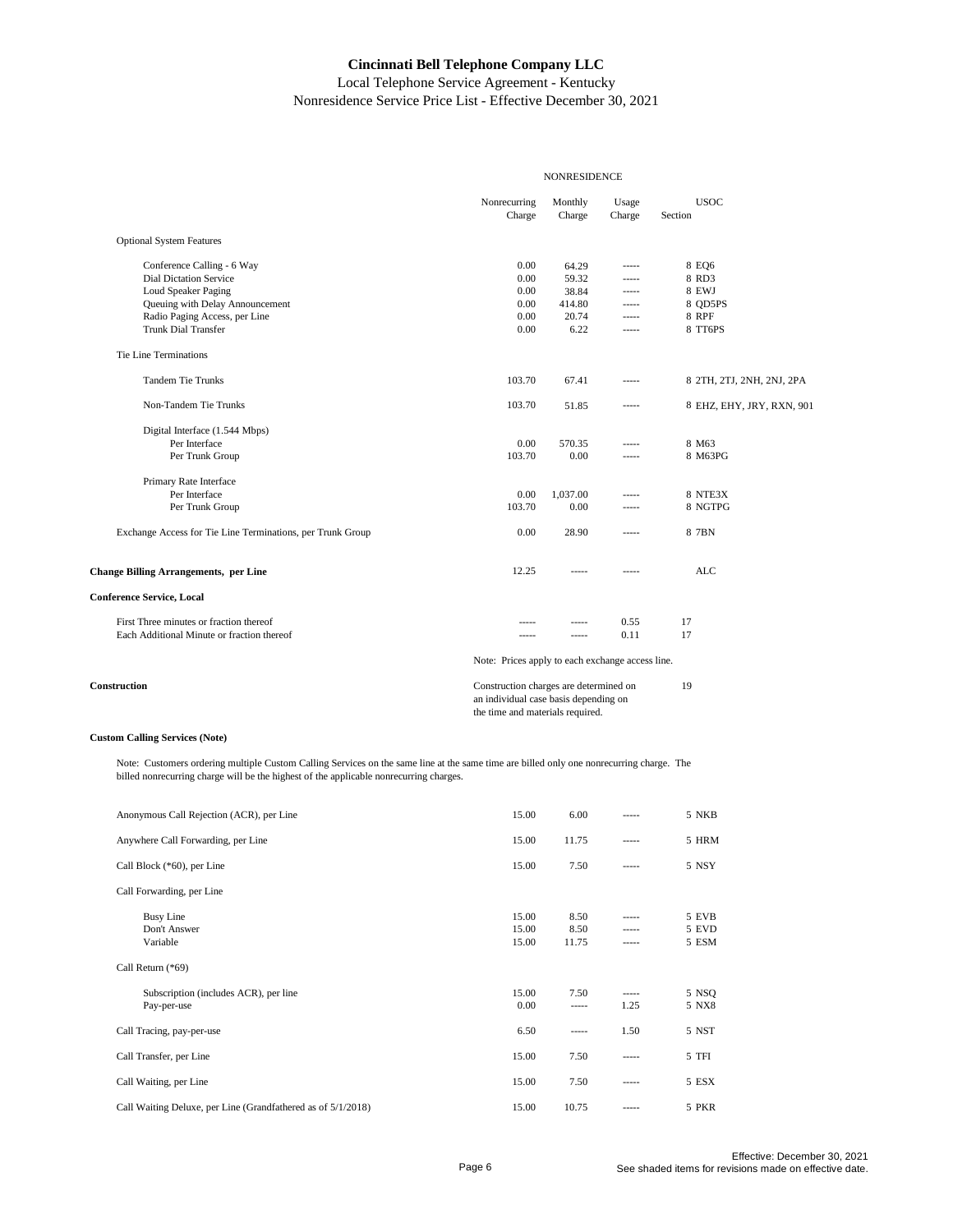|                                                                                         | <b>NONRESIDENCE</b>                                                                                                                                                                     |                      |                         |                            |
|-----------------------------------------------------------------------------------------|-----------------------------------------------------------------------------------------------------------------------------------------------------------------------------------------|----------------------|-------------------------|----------------------------|
|                                                                                         | Nonrecurring<br>Charge                                                                                                                                                                  | Monthly<br>Charge    | Usage<br>Charge         | <b>USOC</b><br>Section     |
| Caller ID (includes ACR)                                                                |                                                                                                                                                                                         |                      |                         |                            |
| Caller ID Number, per Line                                                              | 8.50                                                                                                                                                                                    | 9.25                 | -----                   | 5 NSD                      |
| Calling Name, per Line                                                                  | 15.00                                                                                                                                                                                   | 12.75                | -----                   | 5 NMP                      |
| Calling Name and Number, per Line                                                       | 15.00                                                                                                                                                                                   | 12.75                | -----                   | 5 NNK                      |
| Distinctive Ringing, per Dependent Directory Number (DN) Subscribed To                  |                                                                                                                                                                                         |                      |                         |                            |
| 1st Dependent DN                                                                        | 15.00                                                                                                                                                                                   | 4.00<br>4.00         | -----<br>-----          | 5 RGG1B                    |
| Per Additional Dependent DN                                                             | 15.00                                                                                                                                                                                   |                      |                         | 5 RGG2D, RGG2E             |
| Message Waiting Indicator, per Line                                                     | 15.00<br>0.00                                                                                                                                                                           | 0.25<br>-----        | -----<br>0.00           | 5 MWN<br>5                 |
| Per Call Number Privacy, per Call                                                       | Note: Provided with telephone line.                                                                                                                                                     |                      |                         |                            |
| Per Line Number Privacy                                                                 |                                                                                                                                                                                         |                      |                         |                            |
| Per Non-published Line<br>All Lines Except Non-published, per Line                      | 0.00<br>6.50                                                                                                                                                                            | 0.00<br>1.00         | -----<br>-----          | 5 NBA<br>5 NBJ             |
|                                                                                         | Note: The nonrecurring and monthly charges are<br>waived for federal, state, and local government law<br>enforcement agencies and domestic intervention<br>shelters upon certification. |                      |                         |                            |
| Priority Call, per Line                                                                 | 15.00                                                                                                                                                                                   | 4.00                 | -----                   | 5 NSK                      |
| Priority Forward, per Line                                                              | 15.00                                                                                                                                                                                   | 4.00                 | -----                   | 5 NCE                      |
| <b>Repeat Dialing</b>                                                                   |                                                                                                                                                                                         |                      |                         |                            |
| Subscription, per Line                                                                  | 15.00<br>0.00                                                                                                                                                                           | 7.50<br>-----        | -----<br>1.25           | 5 NSS<br>5 NX9             |
| Pay-per-use<br>Reveal Privacy Management, per Line                                      | 15.00                                                                                                                                                                                   | 7.50                 | -----                   | 5 RVL                      |
| Speed Calling                                                                           |                                                                                                                                                                                         |                      |                         |                            |
| 8 number capacity, per line<br>30 number capacity, per line                             | 15.00<br>15.00                                                                                                                                                                          | 7.50<br>7.50         | -----<br>$^{***}$       | 5 ESL<br>5 ESF             |
| Three Way Calling                                                                       |                                                                                                                                                                                         |                      |                         |                            |
| Subscription, per Line<br>Pay-per-use                                                   | 15.00<br>0.00                                                                                                                                                                           | 7.50                 | 1.25                    | 5 ESC<br>5 HWE             |
| Voice Mail Support Package, per Line                                                    | 15.00                                                                                                                                                                                   | 6.50                 | -----                   | 5 NLR3M                    |
| <b>Direct Inward Dialing (DID)</b>                                                      |                                                                                                                                                                                         |                      |                         |                            |
| Each Block of 20 DID numbers                                                            | 0.00                                                                                                                                                                                    | 8.00                 | -----                   | 17 ND4                     |
| DID Trunk Central Office Termination, per Trunk                                         | 0.00                                                                                                                                                                                    | 60.00                | -----                   | 17 NDT                     |
| Direct Inward Dialing (DID) CNAM Database                                               | 4.99                                                                                                                                                                                    | 0.00                 | -----                   | 17 WZDV9                   |
| <b>Directory/Listing Services</b>                                                       |                                                                                                                                                                                         |                      |                         |                            |
| <b>Additional Listing</b>                                                               |                                                                                                                                                                                         |                      |                         |                            |
| Cellular Telephone, per Listing<br>Nonresidence Line, per Listing<br>Pager, per Listing | 12.37<br>12.37<br>12.37                                                                                                                                                                 | 8.50<br>8.50<br>8.50 | -----<br>-----<br>----- | 20 CLH<br>20 CLT<br>20 PS6 |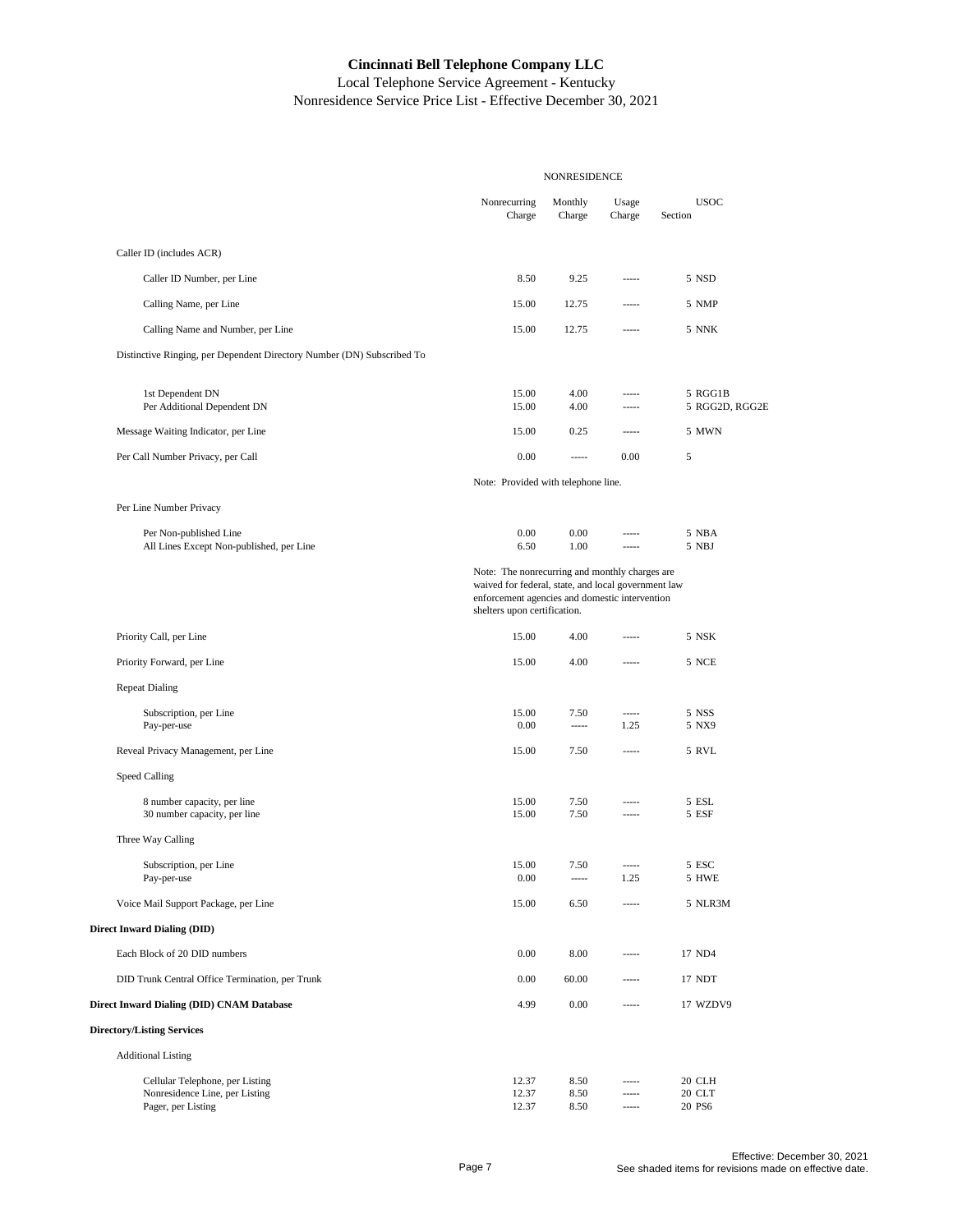|                                                                            |                        | <b>NONRESIDENCE</b>               |                 |                                                                                                                                    |
|----------------------------------------------------------------------------|------------------------|-----------------------------------|-----------------|------------------------------------------------------------------------------------------------------------------------------------|
|                                                                            | Nonrecurring<br>Charge | Monthly<br>Charge                 | Usage<br>Charge | <b>USOC</b><br>Section                                                                                                             |
| Voice Messaging, per Listing                                               | 12.37                  | 8.50                              | -----           | 20 VS5                                                                                                                             |
| Extra Line Matter Furnished as Part of an Additional Listing, per Line     | 12.37                  | 8.50                              | -----           | 20 Y6V                                                                                                                             |
| <b>Alternate Listing</b>                                                   |                        |                                   |                 |                                                                                                                                    |
| Cellular Telephone, per listing                                            | 12.37                  | 8.50                              | -----           | 20 FNA, LLT, or NSH                                                                                                                |
| Nonresidence Line, per Listing<br>Pager, per Listing                       | 12.37<br>12.37         | 8.50<br>8.50                      | -----<br>-----  | 20 FNA, LLT, or NSH<br>20 FNA, LLT, or NSH                                                                                         |
| Residence Line, per Listing                                                | NA                     | NA                                | -----           | 20 FNA, LLT, or NSH                                                                                                                |
| Voice Messaging, per Listing                                               | 12.37                  | 8.50                              | -----           | 20 FNA, LLT, or NSH                                                                                                                |
| <b>Electronic Address Listings</b>                                         |                        |                                   |                 |                                                                                                                                    |
| E-Mail Address, per Listing                                                | 12.37<br>12.37         | 5.00<br>5.00                      | -----<br>-----  | 20<br>20                                                                                                                           |
| URL, per Listing<br>E-Mail and URL, per Combined Listing                   | 12.37                  | 8.00                              | -----           | 20                                                                                                                                 |
| Foreign Listing, per Listing                                               | 12.37                  | $8.50$ -----                      |                 | 20                                                                                                                                 |
|                                                                            |                        |                                   |                 |                                                                                                                                    |
|                                                                            |                        |                                   |                 | Note: Subscribers may pay the monthly charge as one payment of \$48.00 due<br>when service is established and annually thereafter. |
| Non-Address Service, per Line                                              | 12.37                  | 0.00                              | 1.1.1.1         | 20 NP4                                                                                                                             |
| Non-List Service, per Line                                                 | 12.37                  | 1.96                              | -----           | 20 NLT                                                                                                                             |
| Non-Published Service, per Line                                            | 12.37                  | 8.50                              | -----           | <b>20 NPU</b>                                                                                                                      |
|                                                                            |                        |                                   |                 |                                                                                                                                    |
| Primary Listing                                                            |                        |                                   |                 |                                                                                                                                    |
| Listing Change, per Listing Changed                                        | 12.37                  | -----                             | -----           | 20                                                                                                                                 |
|                                                                            |                        | non-address, or non-list service. |                 | Note: Charge does not apply if customer is converting from non-published,                                                          |
| Extra Line Matter Furnished as Part of a Primary Listing, per Line         | 12.37                  | 8.50                              | -----           | <b>20 XLL</b>                                                                                                                      |
| Secretarial Listings, per Listing                                          | 12.37                  | 3.50                              | -----           | 20 9FK                                                                                                                             |
| <b>Emergency Services Provider Database Service</b>                        |                        |                                   |                 |                                                                                                                                    |
| <b>Initial Data Extract</b>                                                | 300.00                 | -----                             | -----           | 14 EPDSI                                                                                                                           |
| Subsequent Data Extract                                                    | 108.00                 | -----                             | -----           | 14 EPDSS                                                                                                                           |
| <b>Disaster Redirect</b>                                                   |                        |                                   |                 |                                                                                                                                    |
| Per Disaster Pattern                                                       | See Below              | 55.00                             | -----           | 17 DPX                                                                                                                             |
| Service Establishment                                                      |                        |                                   |                 |                                                                                                                                    |
| First Disaster Pattern Telephone Number in a Disaster Pattern              | 150.00                 | -----                             | -----           | 17 D4R                                                                                                                             |
| Each Additional Disaster Pattern Telephone Number in a Disaster<br>Pattern | 30.00                  | $100 - 100 - 100$                 | $- - - - -$     | 17 D4R                                                                                                                             |
|                                                                            | 75.00                  | -----                             | -----           | 17 DPX                                                                                                                             |
| Per Disaster Pattern Telephone Number                                      | -----                  | 1.50                              | -----           | 17 D4G                                                                                                                             |
| <b>Subsequent Changes</b>                                                  |                        |                                   |                 |                                                                                                                                    |
| 1 to 20 Numbers Changed                                                    | 75.00                  | -----                             | $- - - - -$     | 17                                                                                                                                 |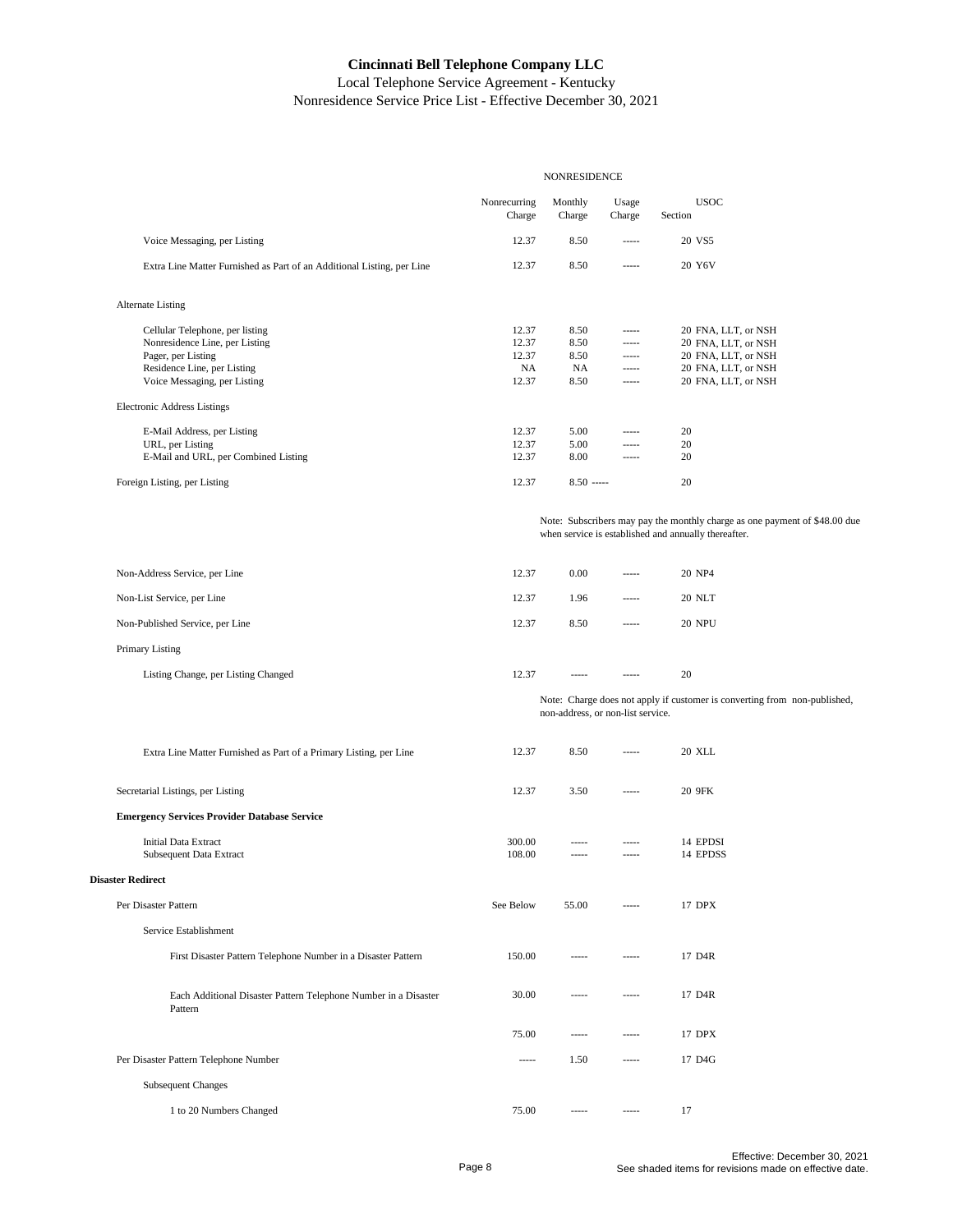|                                                                                    | <b>NONRESIDENCE</b>    |                   |                 |                        |
|------------------------------------------------------------------------------------|------------------------|-------------------|-----------------|------------------------|
|                                                                                    | Nonrecurring<br>Charge | Monthly<br>Charge | Usage<br>Charge | <b>USOC</b><br>Section |
| Each Additional Number Changed Exceeding 20 Numbers                                | 2.00                   | $- - - - -$       | $- - - - -$     | 17                     |
| Per Pattern Activation                                                             | 75.00                  | $- - - - -$       | $- - - - -$     | 17 NR9DA               |
| Per Password Change                                                                | 75.00                  | $- - - - -$       | $- - - - -$     | 17 NR9DP               |
| Options (Note)                                                                     |                        |                   |                 |                        |
| Time of Day/Day of Week, per Routed Location/per Pattern Established or<br>Changed | 75.00                  | $- - - - -$       | $- - - - -$     | 17 F5TPZ               |
| Percentage Allocation, pre Routed Location/per Pattern Established or Changed      | 75.00                  | $- - - - -$       | $- - - - -$     | 17 F5PPZ               |
| Dual Service, per Line                                                             | 30.00                  | $- - - - -$       | $- - - - -$     | 17                     |
| Note: Charge applies in addition to the monthly rate on both lines.                |                        |                   |                 |                        |
| Ethernet Service (LAN Interconnection and/or High Speed Internet Access)           |                        |                   |                 |                        |
| <b>Electrical Port Type</b>                                                        |                        |                   |                 |                        |
| 384 Kbps Ethernet LAN<br>Per Initial Port<br>Per Additional Port                   | 250.00<br>250.00       | 350.00<br>350.00  | $- - - - -$     | 12 LVZAG<br>12 LVZBG   |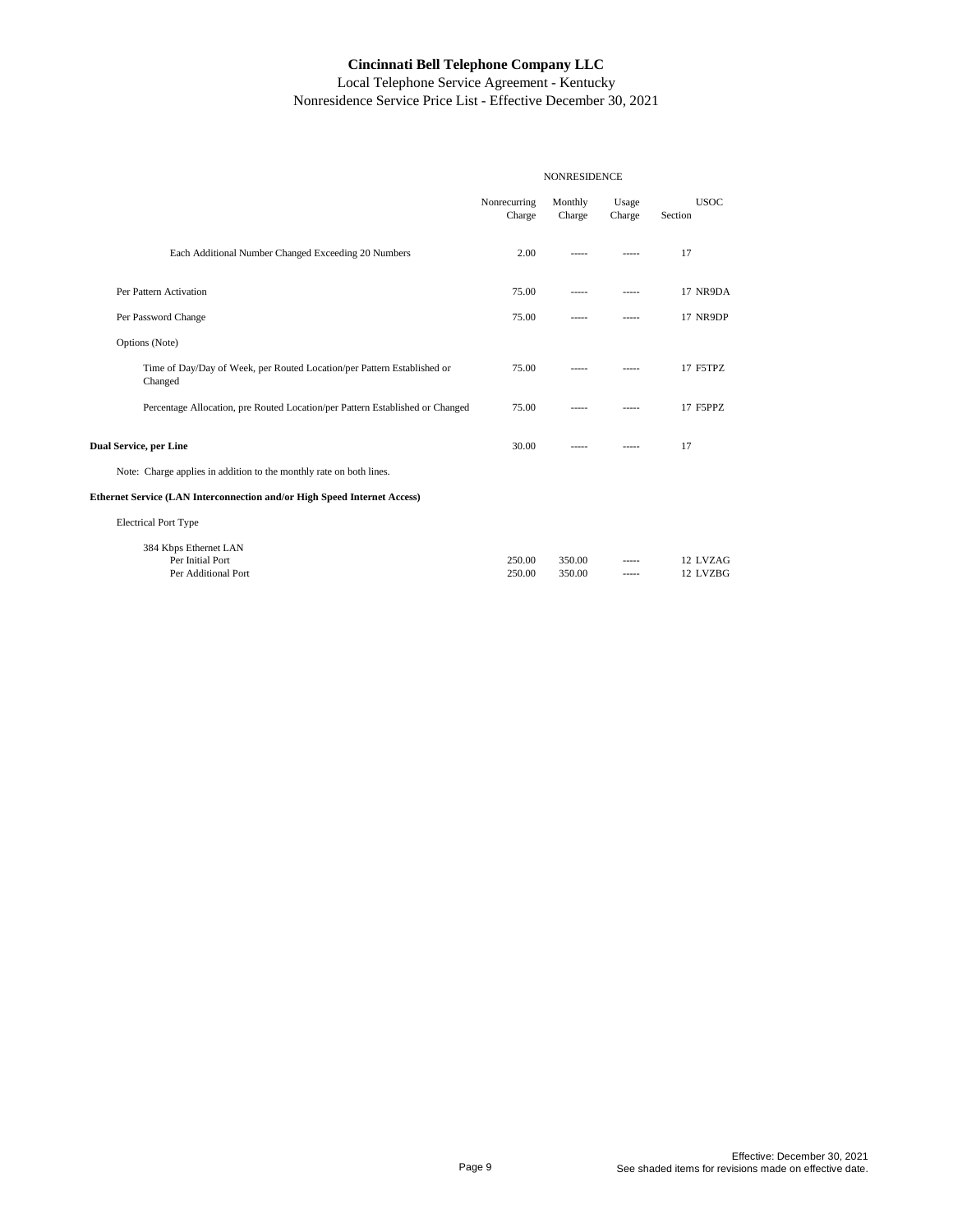Local Telephone Service Agreement - Kentucky Nonresidence Service Price List - Effective December 30, 2021

|                                                                                             | <b>NONRESIDENCE</b>    |                   |                 |                        |  |  |
|---------------------------------------------------------------------------------------------|------------------------|-------------------|-----------------|------------------------|--|--|
|                                                                                             | Nonrecurring<br>Charge | Monthly<br>Charge | Usage<br>Charge | <b>USOC</b><br>Section |  |  |
| 768 Kbps Ethernet LAN                                                                       |                        |                   |                 |                        |  |  |
| Per Initial Port                                                                            | 250.00                 | 400.00            | -----           | 12 LVZAA               |  |  |
| Per Additional Port                                                                         | 250.00                 | 400.00            | -----           | 12 LVZBA               |  |  |
| 1.544 Mbps Ethernet LAN                                                                     |                        |                   |                 |                        |  |  |
| Per Initial Port                                                                            | 250.00                 | 500.00            | -----           | 12 LVZAH               |  |  |
| Per Additional Port                                                                         | 250.00                 | 500.00            | $1 - 1 - 1$     | 12 LVZBH               |  |  |
| 3 Mbps Ethernet LAN                                                                         |                        |                   |                 |                        |  |  |
| Per Initial Port                                                                            | 1,000.00               | 700.00            | -----           | 12 LVZAS               |  |  |
| Per Additional Port                                                                         | 1,000.00               | 700.00            |                 | 12 LVZBS               |  |  |
| 4.5 Mbps Ethernet LAN                                                                       |                        |                   |                 |                        |  |  |
| Per Initial Port                                                                            | 1,000.00               | 850.00            | -----           | 12 LVZAV               |  |  |
| Per Additional Port                                                                         | 1,000.00               | 850.00            | -----           | 12 LVZBV               |  |  |
| 6 Mbps Ethernet LAN                                                                         |                        |                   |                 |                        |  |  |
| Per Initial Port                                                                            | 1,000.00               | 1,200.00          | -----           | 12 LVZAW               |  |  |
| Per Additional Port                                                                         | 1,000.00               | 1,200.00          | -----           | 12 LVZBW               |  |  |
| 10 Mbps Ethernet LAN                                                                        |                        |                   |                 |                        |  |  |
| Per Initial Port                                                                            | 1,000.00               | 900.00            | -----           | 12 LVZAU               |  |  |
| Per Additional Port                                                                         | 500.00                 | 250.00            | -----           | 12 LVZBU               |  |  |
| 100 Mbps Ethernet LAN                                                                       |                        |                   |                 |                        |  |  |
| Per Initial Port                                                                            | 1,000.00               | 1,800.00          | -----           | 12 LVZA1               |  |  |
| Per Additional Port                                                                         | 500.00                 | 750.00            | -----           | 12 LVZB1               |  |  |
| 200 Mbps Ethernet LAN                                                                       |                        |                   |                 |                        |  |  |
| Per Port                                                                                    | 1,500.00               | 2,400.00          | -----           | 12 LVZA2               |  |  |
| 500 Mbps Ethernet LAN                                                                       |                        |                   |                 |                        |  |  |
| Per Port                                                                                    | 1,500.00               | 3,200.00          | -----           | 12 LVZA5               |  |  |
| 1 Gbps Ethernet LAN                                                                         |                        |                   |                 |                        |  |  |
| Per Initial Port                                                                            | 1,500.00               | 3,500.00          |                 | 12 LVZA0               |  |  |
| Per Additional Port                                                                         | 1,500.00               | 3,500.00          | -----           | 12 LVZB0               |  |  |
| Regional Multimedia Educational Network                                                     |                        |                   |                 |                        |  |  |
| 10 Mbps Ethernet LAN                                                                        |                        |                   |                 |                        |  |  |
| Per Initial Port                                                                            | 1,000.00               | 650.00            |                 | 12 LVZGU               |  |  |
| Per Second Port                                                                             | 500.00                 | 400.00            | -----           | 12 LVZHU               |  |  |
| Per Ports 3 through 11                                                                      | 500.00                 | 0.00              | 1.1.1.1         | 12 LVZJU               |  |  |
| Note: Requests for additional ports greater than 11 are only provided via contract as ICBs. |                        |                   |                 |                        |  |  |
| 100 Mbps Ethernet LAN                                                                       |                        |                   |                 |                        |  |  |
| Per Initial Port                                                                            | 1,000.00               | 1,300.00          |                 | 12 LVZG1               |  |  |
| Per Second Port                                                                             | 500.00                 | 800.00            |                 | 12 LVZH1               |  |  |
| Per Ports 3 through 11                                                                      | 500.00                 | 0.00              |                 | 12 LVZJ1               |  |  |
| Note: Requests for additional ports greater than 11 are only provided via contract as ICBs. |                        |                   |                 |                        |  |  |
| 1 Gbps Ethernet LAN                                                                         |                        |                   |                 |                        |  |  |
| Per Initial Port                                                                            | 1,500.00               | 2,500.00          |                 | 12 LVZG2               |  |  |
| Per Additional Port                                                                         | 1,500.00               | 2,500.00          | -----           | 12 LVZH2               |  |  |
| Video Emulated LAN (Video ELAN)                                                             | 100.00                 | 250.00            | -----           | 12 LVZKX               |  |  |
|                                                                                             |                        |                   |                 |                        |  |  |

Note: Nonrecurring charge applies when ELAN is installed subsequent to a port installation.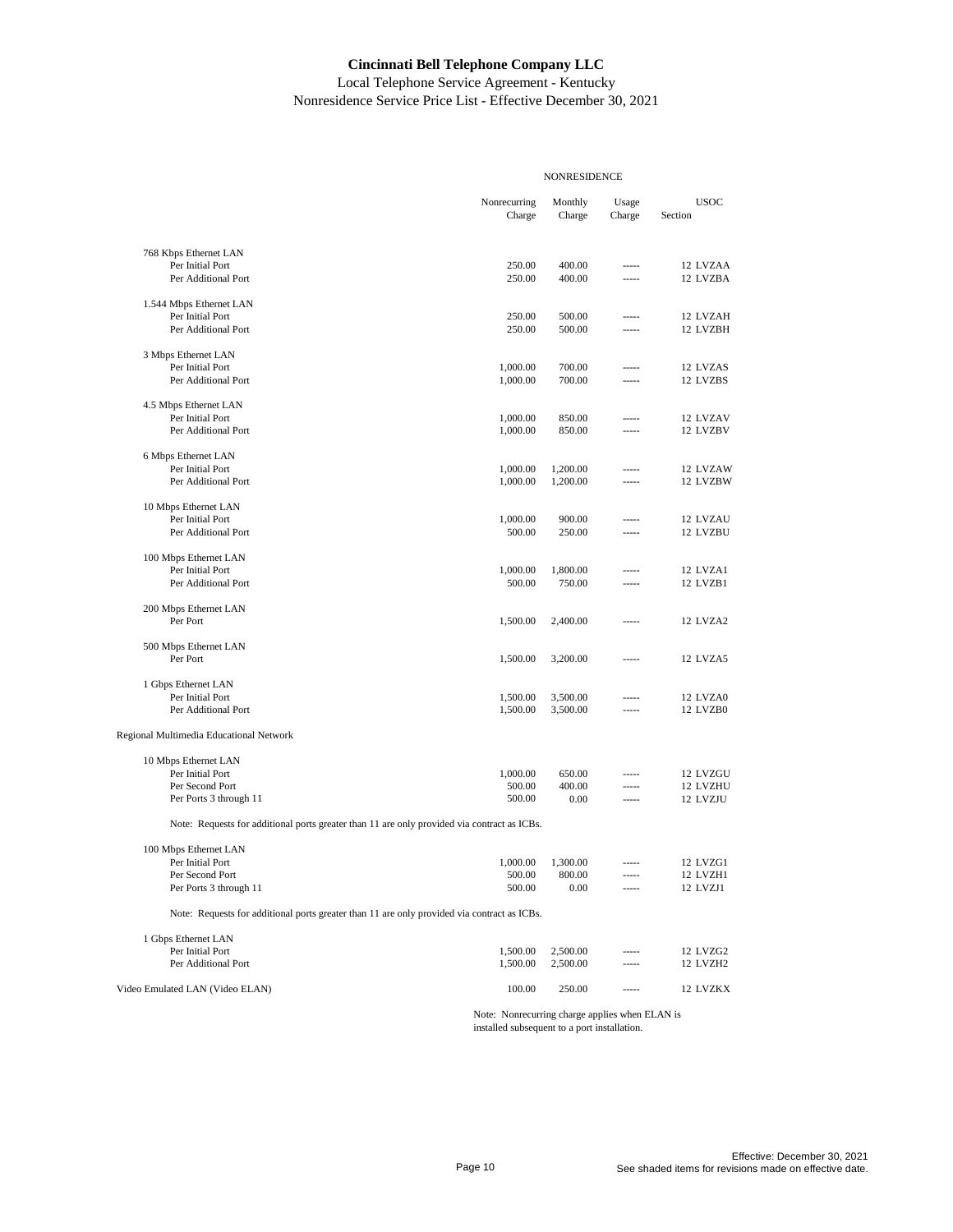|                                                                                                                                                             | <b>NONRESIDENCE</b>                                                                                   |                           |                            |                           |
|-------------------------------------------------------------------------------------------------------------------------------------------------------------|-------------------------------------------------------------------------------------------------------|---------------------------|----------------------------|---------------------------|
|                                                                                                                                                             | Nonrecurring<br>Charge                                                                                | Monthly<br>Charge         | Usage<br>Charge            | <b>USOC</b><br>Section    |
| <b>Protected Ports</b>                                                                                                                                      |                                                                                                       |                           |                            |                           |
| 10 Mbps Ethernet LAN<br>Per Initial Port<br>Per Additional Port                                                                                             | 1,000.00<br>500.00                                                                                    | 1,500.00<br>250.00        | $- - - - -$<br>$1 - 1 - 1$ | 12 WZEJ4<br>12 WZEJ5      |
| 100 Mbps Ethernet LAN<br>Per Initial Port<br>Per Additional Port                                                                                            | 1,000.00<br>500.00                                                                                    | 2,500.00<br>750.00        | -----<br>$100 - 100 = 100$ | 12 WZEJ6<br>12 WZEJ7      |
| 1 Gbps Ethernet LAN<br>Per Initial Port<br>Per Additional Port                                                                                              | 1,500.00<br>1,500.00                                                                                  | 4,500.00<br>4,500.00      | -----<br>$1 - 1 - 1$       | 12 LVZG2<br>12 LVZH2      |
| Permanent Virtual Circuit/Virtual LAN                                                                                                                       | 100.00                                                                                                | 20.00                     | $100 - 100$                | 12 LVZLX                  |
|                                                                                                                                                             | Note: Nonrecurring charge applies when<br>PVC/VLAN is installed subsequent to a port<br>installation. |                           |                            |                           |
| LAN Connection, per Port<br>ISP Connection, per Port                                                                                                        | 100.00<br>100.00                                                                                      | 40.00<br>100.00           | $1 - 1 - 1$<br>-----       | 12 LVZMX<br><b>12 LVP</b> |
| Network Address Reconfiguration                                                                                                                             | 110.00                                                                                                | $1 - 1 - 1 - 1 = 0$       | $100 - 100 = 100$          | 12 N5WSM                  |
| Note: Charge applies whenever a customer requests a software modification to a specific Ethernet Service port subsequent to the<br>establishment of a port. |                                                                                                       |                           |                            |                           |
| Ethernet Service to Frame Relay Connection                                                                                                                  | 110.00                                                                                                | 1.111                     | $1 - 1 - 1$                | 12 NHCLA                  |
| Diverse Route<br>Diverse Central Office - Diverse Route - Diverse Entrance                                                                                  | -----<br>-----                                                                                        | 500.00<br>$1 - 1 - 1 = 1$ | $1 - 1 - 1$<br>$1 - 1 - 1$ | 12 DCOXX<br>12 DCOSA      |
| Diverse Central Office<br>Same Path<br>Different Path                                                                                                       | -----<br>-----                                                                                        | 1,000.00<br>1,250.00      | $100 - 100 = 100$<br>----- | 12 DIVSP<br>12 DIVDP      |
| Expedite Fee, per Circuit                                                                                                                                   | ICB                                                                                                   | -----                     | -----                      | 12 WZER9                  |
| Service Order Due Date Change Charge                                                                                                                        |                                                                                                       |                           |                            | WZES2                     |
| Prior to 5 Days of Due Date<br>Within 5 Days or Less of Due Date                                                                                            | 100.00<br>300.00                                                                                      | -----<br>-----            | -----<br>-----             | 12<br>12                  |
| <b>Hunting, each Access Line</b>                                                                                                                            | 8.50                                                                                                  | 13.00                     | -----                      | <b>17 HRK</b>             |
| <b>Intercept Services</b>                                                                                                                                   |                                                                                                       |                           |                            |                           |
| Basic Intercept Service, per Number                                                                                                                         | 0.00                                                                                                  | 0.00                      | $100 - 100 = 100$          | 14                        |
| Customized Message Intercept Service, per Number                                                                                                            | 15.00                                                                                                 | 15.38                     |                            | 14 PMA                    |
| Customized Message with Completion Service, per Number                                                                                                      | 15.00                                                                                                 | 23.06                     |                            | 14 C192X                  |
| Extended Basic Intercept Service, per Number                                                                                                                | 15.00                                                                                                 | 9.61                      |                            | 14 A1WPX                  |
| Non-Directory Number Intercept Service, per Number                                                                                                          | 15.00                                                                                                 | 9.61                      | -----                      | 14 A1WCX                  |
| Split Intercept with Customized Message, per Number                                                                                                         | 15.00                                                                                                 | 15.38                     | -----                      | 14 S1W                    |
| Temporary Interception of Calls Service, per Number                                                                                                         | 18.30                                                                                                 | 28.40                     | -----                      | 14 TYS                    |
| <b>ISDN Basic Rate Interface Service</b>                                                                                                                    |                                                                                                       |                           |                            |                           |
| <b>Basic Rate Access Line</b>                                                                                                                               | 0.00                                                                                                  | 174.99                    |                            | 9 LOY                     |
| <b>ISDN</b> Bearer Services                                                                                                                                 |                                                                                                       |                           |                            |                           |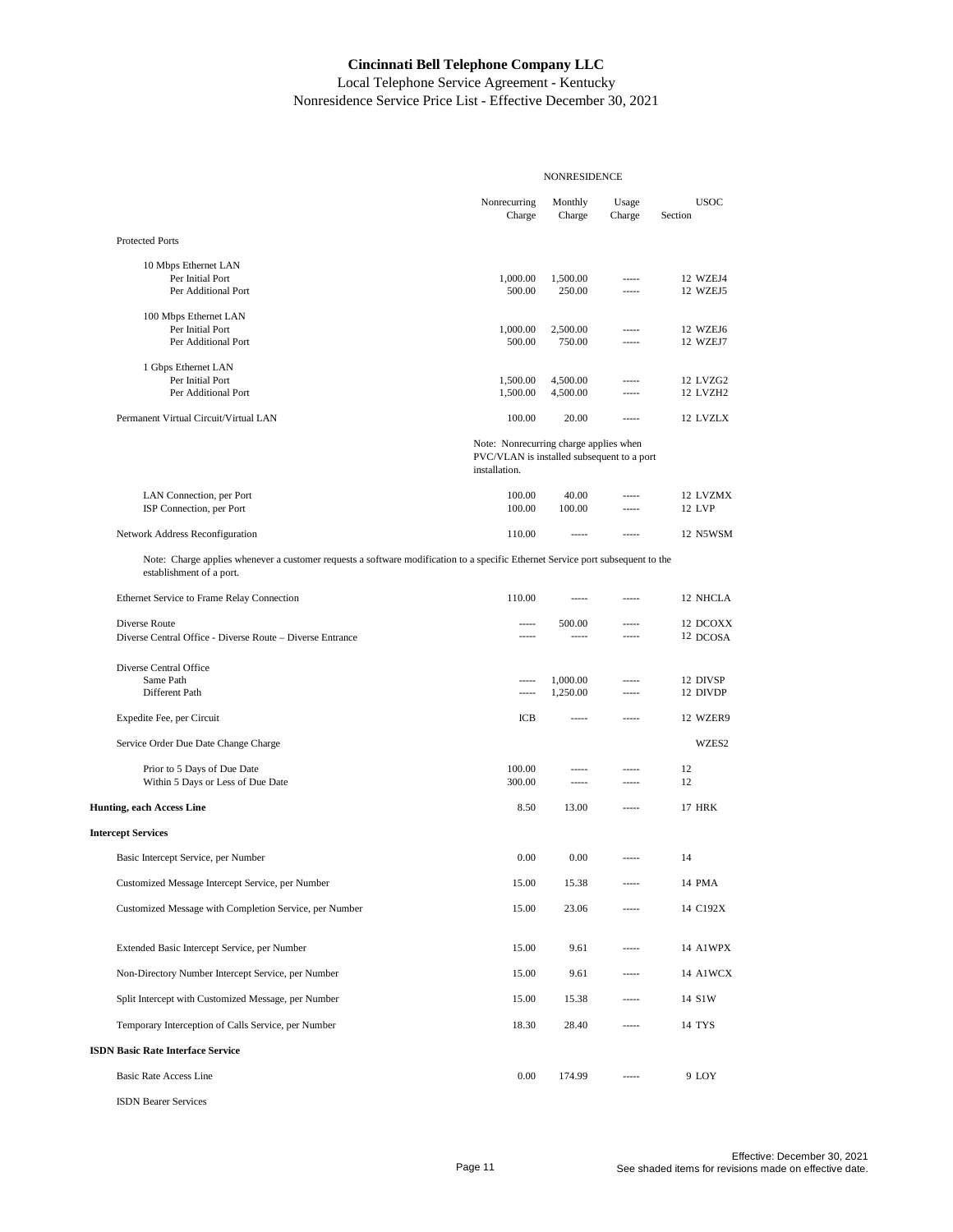Local Telephone Service Agreement - Kentucky Nonresidence Service Price List - Effective December 30, 2021

|                                                                                                             | NONRESIDENCE                                                                                        |                      |                                          |                        |
|-------------------------------------------------------------------------------------------------------------|-----------------------------------------------------------------------------------------------------|----------------------|------------------------------------------|------------------------|
|                                                                                                             | Nonrecurring<br>Charge                                                                              | Monthly<br>Charge    | Usage<br>Charge                          | <b>USOC</b><br>Section |
| B-Channel Circuit Switched Voice or Data with Flat Rate Service                                             | 0.00                                                                                                | 50.00                | -----                                    | 9 LTQ1X                |
| B-Channel Circuit Switched Voice or Data with Measured Rate Service                                         | 0.00                                                                                                | 15.19                | 0.04                                     | 9 LNM1X                |
| Note: The Usage Charge applies per minute of use, or faction thereof, for each local call.                  |                                                                                                     |                      |                                          |                        |
| <b>B-Channel Packet Switched Data</b>                                                                       | 0.00                                                                                                | 129.63               | -----                                    | 9 LTQ3X                |
| D-Channel Packet Switched Data                                                                              | 0.00                                                                                                | 10.00                | -----                                    | 9 LTO4X                |
| <b>Change Charges</b>                                                                                       |                                                                                                     |                      |                                          |                        |
| Adding a Terminal to a Line or Changing the Configuration of a Feature or<br>Terminal                       | 0.00                                                                                                | -----                | -----                                    | 9 REA1Q                |
| Customized Terminal Button Configuration                                                                    | 0.00                                                                                                | -----                | -----                                    | 9 NYE                  |
| <b>Expedite Fee</b>                                                                                         | 700.00                                                                                              | -----                | -----                                    | 9 WZES1                |
| Circuit Switched Optional Features                                                                          |                                                                                                     |                      |                                          |                        |
| <b>Additional Call References</b>                                                                           | 0.00                                                                                                | 5.19                 | -----                                    | 9 NJA                  |
| <b>Additional Directory Number</b>                                                                          | 0.00                                                                                                | 5.19                 | -----                                    | 9 D <sub>06</sub>      |
| Call Pickup                                                                                                 | 0.00                                                                                                | 2.07                 | -----                                    | 9 NZH                  |
| Electronic Key Telephone Service (EKTS)                                                                     | 0.00                                                                                                | 10.00                | -----                                    | 9 EFV                  |
| Hunting                                                                                                     | 0.00                                                                                                | 3.11                 | -----                                    | 9 NZQ                  |
| Six Party Conference Calling                                                                                | 0.00                                                                                                | 12.00                | -----                                    | 9 EQ6                  |
| Packet Switched Optional Features                                                                           |                                                                                                     |                      |                                          |                        |
| <b>Additional Directory Number</b>                                                                          | 0.00                                                                                                | 5.19                 | -----                                    | 9 FGD                  |
| <b>Additional Logical Channels</b>                                                                          | 0.00                                                                                                | 3.11                 | -----                                    | 9 NW9AL                |
| Closed User Group Member                                                                                    | 0.00                                                                                                | 1.04                 | -----                                    | 9 GXM                  |
| Permanent Virtual Circuit                                                                                   | 0.00                                                                                                | 4.15                 | -----                                    | 9 GXP                  |
| X.25 Hunting                                                                                                | 0.00                                                                                                | 5.19                 | -----                                    | 9 HT5PG                |
| <b>Key Equivalent Features (Obsolete)</b>                                                                   |                                                                                                     |                      | See Section 18 of the Service Agreement. |                        |
| <b>Late Payment Fee</b>                                                                                     | 2.0% of the unpaid balance or \$13.95,<br>whichever is greater, for unpaid<br>balances over \$10.00 |                      |                                          | 13                     |
| <b>Local Service Freeze</b>                                                                                 | 0.00                                                                                                | 0.00                 | -----                                    | 17                     |
| Maintenance of Service Charge, per visit                                                                    | 48.00                                                                                               |                      |                                          | MSC                    |
| <b>Network Provided Diagnostic Service</b>                                                                  |                                                                                                     |                      |                                          |                        |
| Base Rate (Applies Monday through Friday during hours 8:00 a.m. to 5:00 p.m.)                               |                                                                                                     |                      |                                          |                        |
| First Billable Hour or Fraction thereof<br>Each Additional Quarter Hour or Fraction thereof                 |                                                                                                     | -----<br>-----       | 100.00<br>25.00                          | 13<br>13               |
| Overtime Rate (Applies all day Saturday, and Monday through Friday all hours except 8:00 a.m. to 5:00 p.m.) |                                                                                                     |                      |                                          |                        |
| First Billable Hour or Fraction thereof<br>Each Additional Quarter Hour or Fraction thereof                 | -----<br>-----                                                                                      | -----<br>$- - - - -$ | 120.00<br>30.00                          | 13<br>13               |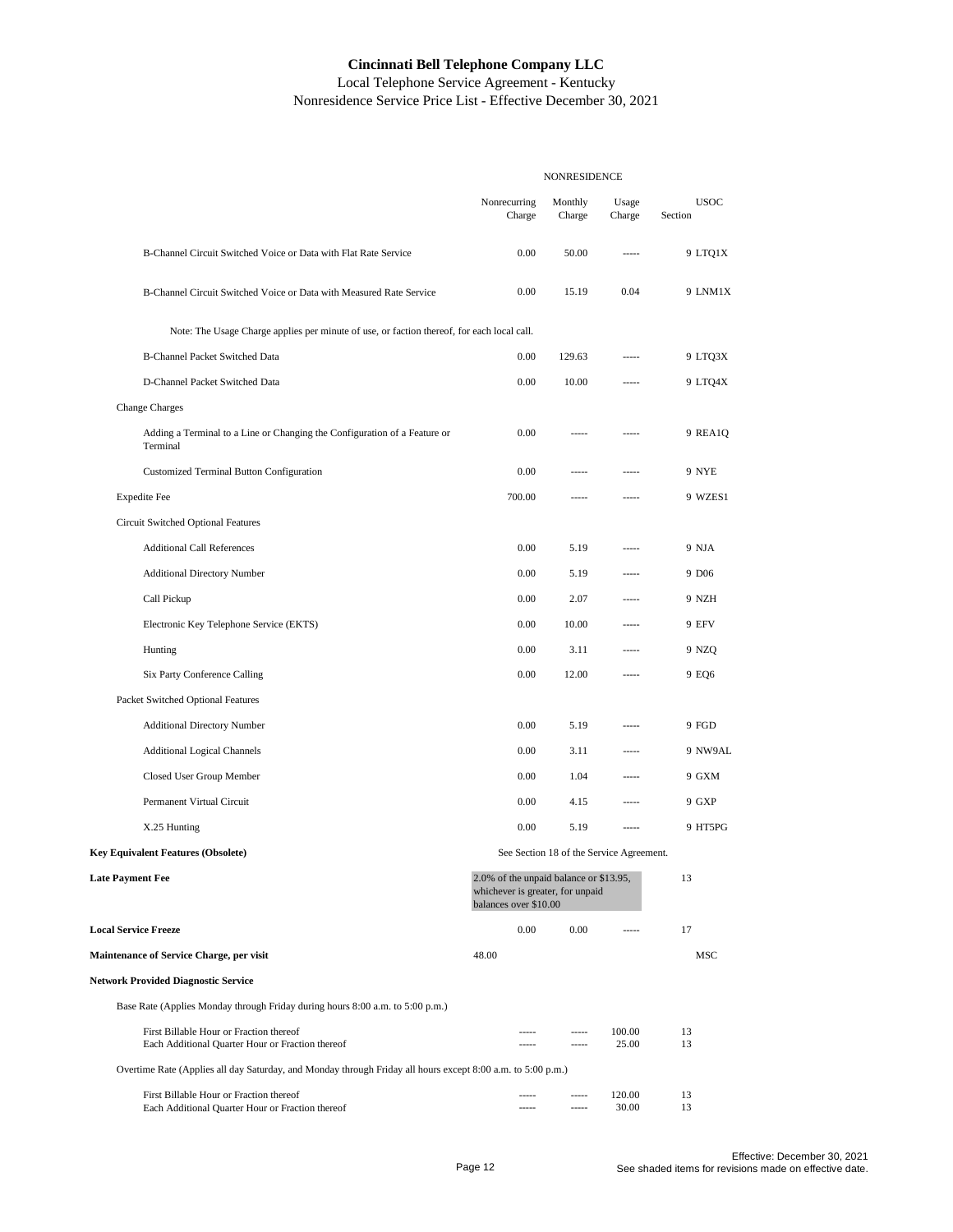|                                                                                              | <b>NONRESIDENCE</b>    |                      |                      |                        |
|----------------------------------------------------------------------------------------------|------------------------|----------------------|----------------------|------------------------|
|                                                                                              | Nonrecurring<br>Charge | Monthly<br>Charge    | Usage<br>Charge      | <b>USOC</b><br>Section |
| Premium Overtime (Applies all day Sunday and any company scheduled holiday)                  |                        |                      |                      |                        |
| First Billable Hour or Fraction thereof<br>Each Additional Quarter Hour or Fraction thereof  | -----                  | -----<br>$- - - - -$ | 148.00<br>37.00      | 13<br>13               |
| <b>Operator Services</b>                                                                     |                        |                      |                      |                        |
| <b>Business Category Search</b>                                                              |                        |                      |                      |                        |
| Direct Dialed, per Call<br>Operator Assisted, per Call                                       | -----<br>.             | 4.99<br>4.99         | -----<br>-----       | 15<br>15               |
| <b>Local Directory Assistance</b>                                                            |                        |                      |                      |                        |
| Direct Dialed, per Call<br>Operator Assisted, per Call                                       | -----<br>-----         | 4.99<br>4.99         | $1 - 1 - 1$<br>----- | 15<br>15               |
| National Directory Assistance                                                                |                        |                      |                      |                        |
| Direct Dialed, per Call<br>Operator Assisted, per Call                                       | -----<br>-----         | 4.99<br>4.99         | -----<br>-----       | 15<br>15               |
| Reverse Search                                                                               |                        |                      |                      |                        |
| Direct Dialed, per Call<br>Operator Assisted, per Call                                       | -----                  | 4.99<br>4.99         | $1 - 1 - 1$          | 15<br>15               |
| <b>Originating Line Number Screening, per Line or Trunk</b>                                  | 5.00                   | 4.50                 | -----                | 17 OLN                 |
| <b>PBX Trunks, Analog</b>                                                                    |                        |                      |                      |                        |
| Flat Rate Trunks - All Exchanges<br>Local Area Service withdrawn effective February 13, 2017 | 49.75                  | 165.00               | -----                | 4                      |
| Measured Rate Trunks without Call Detail                                                     |                        |                      |                      |                        |
| Note: The Usage Charge applies per minute of use, or faction thereof, for each local call.   |                        |                      |                      |                        |
| Alexandria Exchange                                                                          | 49.75                  | 76.99                | 0.04                 | $\overline{4}$         |
| <b>Boone Exchange</b>                                                                        |                        |                      |                      |                        |
| <b>Florence Central Office</b>                                                               | 49.75                  | 72.79                | 0.04                 | 4                      |
| Burlington and Union central offices                                                         | 49.75                  | 76.99                | 0.04                 | 4                      |
| <b>Butler Exchange</b>                                                                       | 49.75                  | 79.09                | 0.04                 | 4                      |
| Falmouth Exchange                                                                            | 49.75                  | 79.09                | 0.04                 | $\overline{4}$         |
| Glencoe Exchange                                                                             | 49.75                  | 79.09                | 0.04                 | $\overline{4}$         |
| Independence Exchange                                                                        | 49.75                  | 76.99                | 0.04                 | $\overline{4}$         |
| Kentucky Metro (Covington) Exchange                                                          | 49.75                  | 72.79                | 0.04                 | $\overline{4}$         |
| <b>Walton Exchange</b>                                                                       | 49.75                  | 76.99                | 0.04                 | $\overline{4}$         |
| Warsaw Exchange                                                                              | 49.75                  | 79.09                | 0.04                 | $\overline{4}$         |
| Williamstown Exchange                                                                        | 49.75                  | 79.09                | 0.04                 | $\overline{4}$         |
| Measured Rate Trunks with Call Detail                                                        |                        |                      |                      |                        |
| Note: The Usage Charge applies per minute of use, or faction thereof, for each local call.   |                        |                      |                      |                        |
| Alexandria Exchange                                                                          | 49.75                  | 77.99                | 0.04                 | $\overline{4}$         |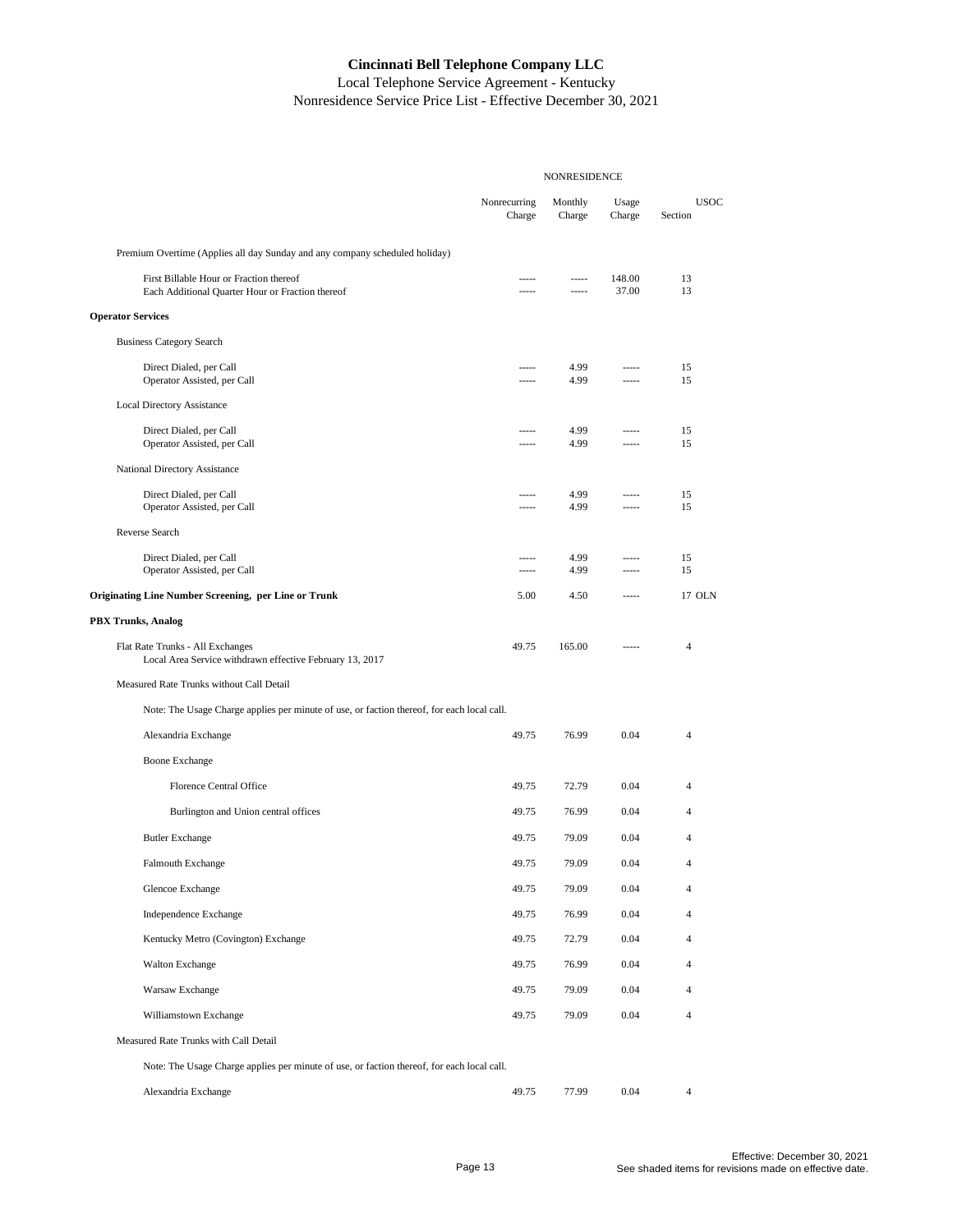|                                                                                                                                        |                        | NONRESIDENCE      |                 |                               |
|----------------------------------------------------------------------------------------------------------------------------------------|------------------------|-------------------|-----------------|-------------------------------|
|                                                                                                                                        | Nonrecurring<br>Charge | Monthly<br>Charge | Usage<br>Charge | <b>USOC</b><br>Section        |
| <b>Boone Exchange</b>                                                                                                                  |                        |                   |                 |                               |
| <b>Florence Central Office</b>                                                                                                         | 49.75                  | 73.79             | 0.04            | $\overline{4}$                |
| Burlington and Union central offices                                                                                                   | 49.75                  | 77.99             | 0.04            | $\overline{4}$                |
| <b>Butler Exchange</b>                                                                                                                 | 49.75                  | 80.09             | 0.04            | 4                             |
| Falmouth Exchange                                                                                                                      | 49.75                  | 80.09             | 0.04            | $\overline{4}$                |
| Glencoe Exchange                                                                                                                       | 49.75                  | 80.09             | 0.04            | $\overline{4}$                |
| Independence Exchange                                                                                                                  | 49.75                  | 77.99             | 0.04            | $\overline{4}$                |
| Kentucky Metro (Covington) Exchange                                                                                                    | 49.75                  | 73.79             | 0.04            | 4                             |
| <b>Walton Exchange</b>                                                                                                                 | 49.75                  | 77.99             | 0.04            | $\overline{4}$                |
| Warsaw Exchange                                                                                                                        | 49.75                  | 80.09             | 0.04            | 4                             |
| Williamstown Exchange                                                                                                                  | 49.75                  | 80.09             | 0.04            | $\overline{4}$                |
| Change between Flat Rate and Measured Rate Service, per Line                                                                           | 12.25                  | -----             | -----           | 4 ALC                         |
| Personal Assistance Fee, per Call                                                                                                      | 5.00                   | -----             | $1 - 1 - 1$     | 13                            |
| PRIME Advantage <sup>sm</sup> - Integrated PRIME Advantage <sup>sm</sup>                                                               |                        |                   |                 |                               |
| Primary Rate Facility                                                                                                                  | 99.00                  | 1,575.00          |                 | 10 WZCC7                      |
| B-Channel Bearer Trunks with Flat Rate Service                                                                                         |                        |                   |                 |                               |
| Each Standard Channel                                                                                                                  | 20.00                  | 0.00              | -----           | 10 WZBX5, WZBX6, WZBX7        |
| Each Two-Way/DID Channel                                                                                                               | 20.00                  | 0.00              | -----           | 10 WZBX8                      |
| Each DID Channel                                                                                                                       | 20.00                  | 0.00              | -----           | 10 WZBX9                      |
| B-Channel Bearer Trunks with Measured Service                                                                                          |                        |                   |                 |                               |
| Each Standard Channel                                                                                                                  | 20.00                  | 0.00              | 0.04            | 10 WZBY1, WZBY2, WZBY3, WZBY4 |
| Each Two-Way/DID Channel                                                                                                               | 20.00                  | 0.00              | 0.04            | 10 WZBY5                      |
| Each DID Channel                                                                                                                       | 20.00                  | 0.00              | 0.04            | 10 WZBY6                      |
| Note: The Usage Charge applies per minute of use, or faction thereof, for each local call.                                             |                        |                   |                 |                               |
| DID Number Blocks, Each Group of 20 DID Numbers                                                                                        | 207.40                 | 4.15              |                 | 10 DZHPG                      |
| Note: If multiple DID Number Blocks are purchased at the same time, the Nonrecurring Charge applies only to the first Number<br>Block. |                        |                   |                 |                               |
| Additional Channels, per Channel                                                                                                       |                        |                   |                 |                               |
| Flat Rate Service, Each                                                                                                                | 20.00                  | 0.00              | -----           | 10 WZBY7                      |
| Measured Service, Each                                                                                                                 | 20.00                  | 0.00              | 0.04            | 10 WZBY8                      |
| Note: The Usage Charge applies per minute of use, or faction thereof, for each local call.                                             |                        |                   |                 |                               |
| Digital Data Service                                                                                                                   | 20.00                  | 0.00              | -----           | 10 WZBY9                      |
| Voice Grade 2-wire                                                                                                                     | 20.00                  | 0.00              | -----           | 10 WZBZ1                      |
| Voice Grade 4-wire                                                                                                                     | 20.00                  | 0.00              | -----           | 10 WZBZ2                      |
| <b>Optional Features</b>                                                                                                               |                        |                   |                 |                               |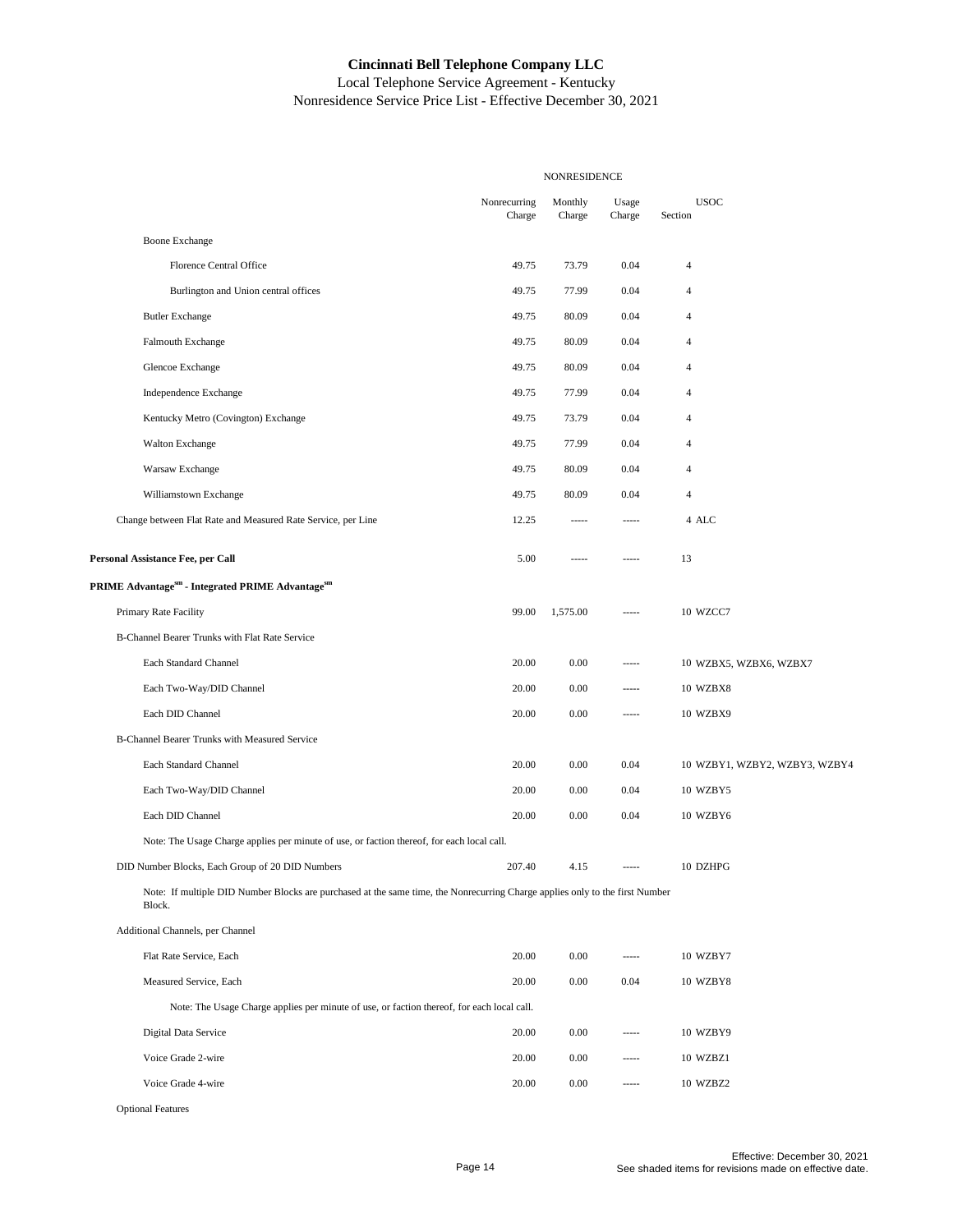|                                                                                                                                             |                                                                                                                                        | NONRESIDENCE      |                   |                        |  |
|---------------------------------------------------------------------------------------------------------------------------------------------|----------------------------------------------------------------------------------------------------------------------------------------|-------------------|-------------------|------------------------|--|
|                                                                                                                                             | Nonrecurring<br>Charge                                                                                                                 | Monthly<br>Charge | Usage<br>Charge   | <b>USOC</b><br>Section |  |
| Call-by-Call                                                                                                                                | 150.00                                                                                                                                 | 115.00            | -----             | 10 WZCC8               |  |
| <b>ICLID</b>                                                                                                                                | 100.00                                                                                                                                 | 115.00            | -----             | 10 WZCC9               |  |
| Call-by-Call and ICLID combination                                                                                                          | 200.00                                                                                                                                 | 200.00            |                   | 10 WZCD1               |  |
| Back-up D-Channel                                                                                                                           | 100.00                                                                                                                                 | 50.00             | -----             | 10 WZCD2               |  |
| Channel Transfer Service (Digital Channels Only)                                                                                            | 100.00                                                                                                                                 | 115.00            | -----             | 10 WZEF1               |  |
| Expedite Fee, per Order                                                                                                                     | 700.00                                                                                                                                 | -----             | $100 - 100 - 100$ | 10 WZER8               |  |
| PRIME Advantagesm - Standard Service                                                                                                        |                                                                                                                                        |                   |                   |                        |  |
| Primary Rate Facility                                                                                                                       | 99.00                                                                                                                                  | 561.21            | $- - - - -$       | 10 ZPT1X               |  |
| B-Channel Bearer Trunks with Flat Rate Service                                                                                              |                                                                                                                                        |                   |                   |                        |  |
| Each Standard Channel                                                                                                                       | 21.00                                                                                                                                  | 51.00             | -----             | 10 T1KGC, T1KGF, T1KGJ |  |
| Each Two-Way/DID Channel                                                                                                                    | 21.00                                                                                                                                  | 71.50             | -----             | 10 DZFCX               |  |
| Each DID Channel                                                                                                                            | 21.00                                                                                                                                  | 77.00             | -----             | 10 DZG                 |  |
| B-Channel Bearer Trunks with Measured Service                                                                                               |                                                                                                                                        |                   |                   |                        |  |
| Each Standard Channel                                                                                                                       | 21.00                                                                                                                                  | 26.75             | 0.04              | 10 T1KMC               |  |
| Each Two-Way/DID Channel                                                                                                                    | 21.00                                                                                                                                  | 49.88             | 0.04              | 10 DZWCX               |  |
| Each DID Channel                                                                                                                            | 21.00                                                                                                                                  | 77.00             | 0.04              | 10 DZG                 |  |
| Note: The Usage Charge applies per minute of use, or faction thereof, for each local call.                                                  |                                                                                                                                        |                   |                   |                        |  |
| DID Number Blocks, Each Group of 20 DID Numbers                                                                                             | 207.40                                                                                                                                 | 4.15              | $100 - 100 - 100$ | 10 DZHPG               |  |
| Note: If multiple DID Number Blocks are purchased at the same time, the Nonrecurring Charge applies only to the first Number<br>Block.      |                                                                                                                                        |                   |                   |                        |  |
| <b>Optional Features</b>                                                                                                                    |                                                                                                                                        |                   |                   |                        |  |
| Call-by-Call                                                                                                                                | 150.00                                                                                                                                 | 115.00            | -----             | 10 CCZ                 |  |
| <b>ICLID</b>                                                                                                                                | 100.00                                                                                                                                 | 115.00            | -----             | 10 ZCN                 |  |
| Call-by-Call and ICLID combination                                                                                                          | 200.00                                                                                                                                 | 200.00            | -----             | <b>10 NQK</b>          |  |
| Back-up D-Channel                                                                                                                           | 100.00                                                                                                                                 | 50.00             | -----             | 10 ZPAXA               |  |
| Channel Transfer Service (Digital Channels Only)                                                                                            | 100.00                                                                                                                                 | 115.00            | -----             | 10 WZEE9               |  |
| Expedite Fee, per Order                                                                                                                     | 700.00                                                                                                                                 | -----             |                   | 10 WZER8               |  |
| <b>Public Announcement Service</b>                                                                                                          |                                                                                                                                        |                   |                   |                        |  |
| Network Surcharge, per Public Announcement Service Line                                                                                     | -----                                                                                                                                  | 9.36              | -----             | 17 SUR                 |  |
| Note: The Network Surcharge does not apply where the customer subscribes to not more than five public announcement service<br>access lines. |                                                                                                                                        |                   |                   |                        |  |
| Public Announcement Service Access Line                                                                                                     | The charges for Public Announcement<br>Service Access Lines are the same as the<br>charges for nonresidence flat rate access<br>lines. |                   |                   | 17                     |  |
| <b>Remote Call Forwarding</b>                                                                                                               | 45.00                                                                                                                                  | 31.25             | 1.1.1.1           | 17                     |  |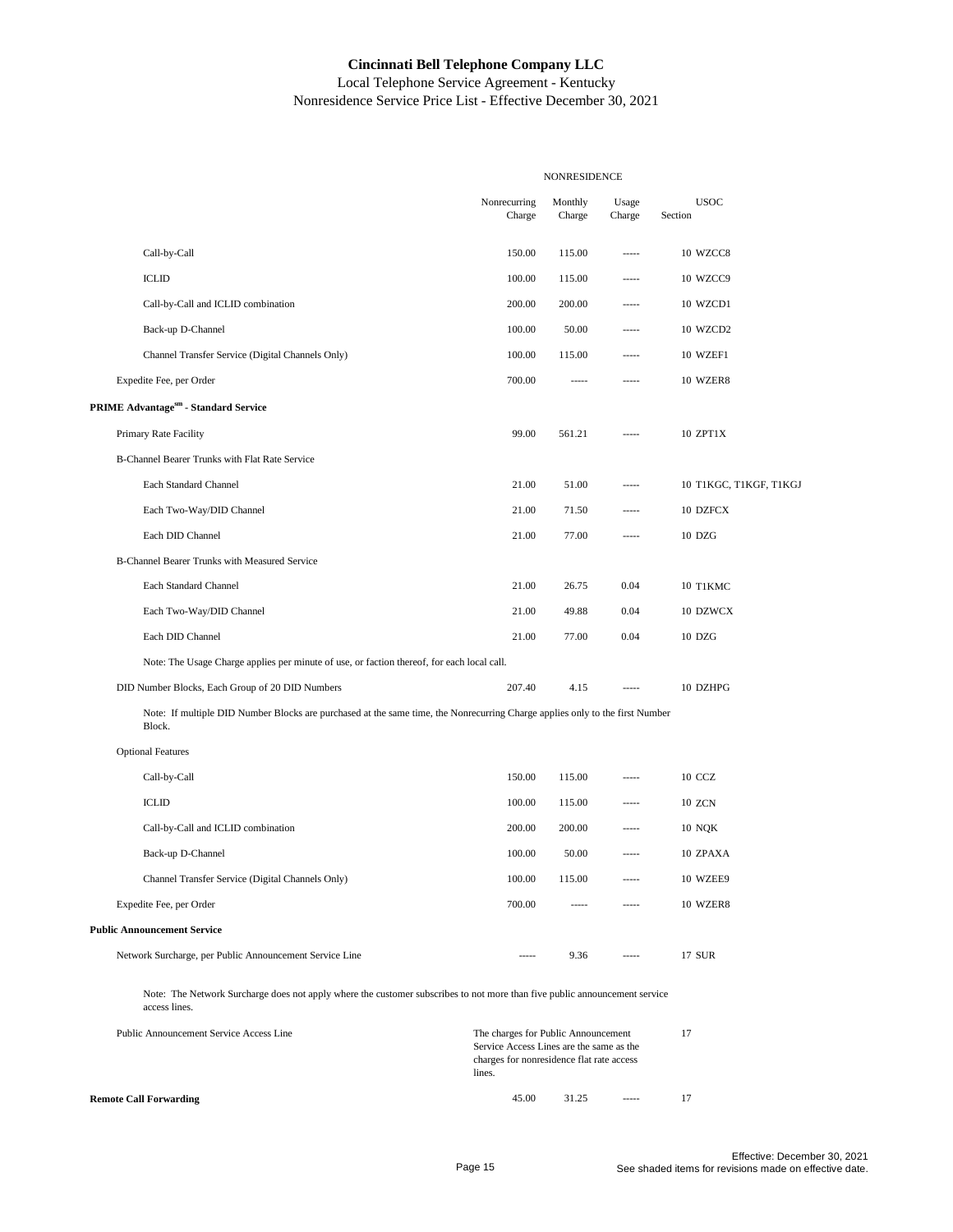Local Telephone Service Agreement - Kentucky Nonresidence Service Price List - Effective December 30, 2021

| Nonrecurring Monthly Usage |                              | <b>USOC</b> |
|----------------------------|------------------------------|-------------|
|                            | Charge Charge Charge Section |             |

Note: The nonrecurring charge applies when establishing service or changing numbers that are part of the Remote Call Forwarding arrangement.

Note: Usage charges apply in addition to the monthly rate. The usage charges depend on the call type and locations of the stations on the call. The usage charge for local calls from the call forwarding location to the terminating station is \$0.04 per minute or fraction thereof.

| <b>Restoral of (Temporarily Denied) Service, per Line</b> |        |          |       | 13            |
|-----------------------------------------------------------|--------|----------|-------|---------------|
| Stand-alone acess line                                    | 18.30  | -----    | ----- |               |
| Telephone bundles                                         | 49.99  | -----    | ----- |               |
| Returned Check Charge, per check                          | 15.00  | -----    | ----- | <b>13 REK</b> |
| <b>Selective Call Acceptance</b>                          |        |          |       | SAG           |
| Selective Call Acceptance, per line                       | -----  | 1.00     | ----- | 17            |
| Service Establishment, per service                        | 45.00  | -----    | ----- | 17            |
| Subsequent Change, per service                            | 20.00  | -----    | ----- | 17            |
| <b>Selective Class of Call Screening</b>                  |        |          |       |               |
| Per Establishment                                         | 584.45 | -----    |       | 17            |
| Per Trunk                                                 | 5.85   | 7.00     | ----- | 17 SRG        |
| <b>Single Number Routing</b>                              |        |          |       |               |
| 5-Digit Zip Code Routing, per Single Number Routed        | 625.00 | See Note |       | 17 RZWZ5      |
| 9-Digit Zip Code Routing, per Single Number Routed        | 675.00 | See Note | ----- | 17 RZWZX      |

#### Note: Month-to-month pricing is not available.

Pricing will be established via contract.

#### Per Call Delivered

Note: All calls are billed at the same rate based on the total number of calls during the billing month.

| 1 to 999 Calls         | ----- | ----- | 0.153 |  |
|------------------------|-------|-------|-------|--|
| 1,000 to 4,999 Calls   | ----- | ----- | 0.116 |  |
| 5,000 to 9,999 Calls   | ----- | ----- | 0.091 |  |
| 10,000 to 49,999 Calls | ----- | ----- | 0.072 |  |
| 50,000 to 99,999 Calls | ----- | ----- | 0.059 |  |
| 100,000 or More Calls  | ----- | ----- | 0.053 |  |
|                        |       |       |       |  |

#### Per Call Initiated (See Note)

Note: All calls are billed at the same rate based on the total number of calls during the billing month.

| 1 to 999 Calls                                                                      | ----- | ----- | 0.120 | 17 |
|-------------------------------------------------------------------------------------|-------|-------|-------|----|
| 1,000 to 4,999 Calls                                                                | ----- | ----- | 0.090 | 17 |
| 5,000 to 9,999 Calls                                                                | ----- | ----- | 0.070 | 17 |
| 10,000 to 49,999 Calls                                                              | ----- | ----- | 0.055 | 17 |
| 50,000 to 99,999 Calls                                                              | ----- | ----- | 0.045 | 17 |
| 100,000 or More Calls                                                               | ----- | ----- | 0.040 | 17 |
| Post-Installation Consulting and Subsequent Changes, per Hour (One Hour<br>Minimum) | ----- | ----- | 75.00 | 17 |

**Speed Calling - PBX, Centrex and Hunting (Obsolete) Station Message Detail Recording (Obsolete) Telephone Number Change, per Number Changed** 12.25 ----- ----- ALC **Toll Restriction per Line or Trunk** 11.80 4.10 15 CREX3 **Total Access, per Bundle** 3 Lines Business Connections 205.00 190.40 ----- 7 TAF03 See Section 18 of the Service Agreement. See Section 18 of the Service Agreement.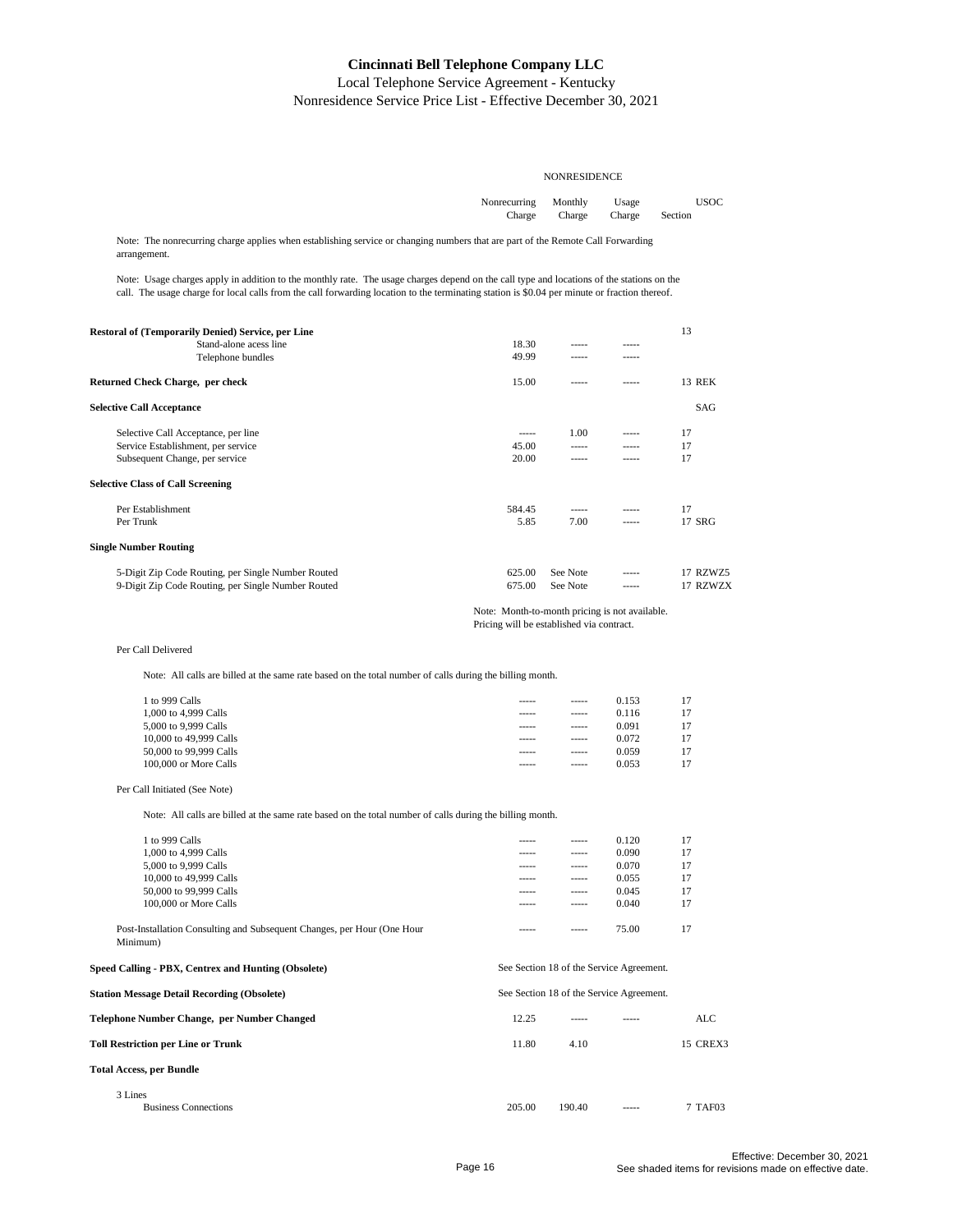|                                         |                        | <b>NONRESIDENCE</b> |                 |                                  |
|-----------------------------------------|------------------------|---------------------|-----------------|----------------------------------|
|                                         | Nonrecurring<br>Charge | Monthly<br>Charge   | Usage<br>Charge | <b>USOC</b><br>Section           |
| 4 Lines                                 |                        |                     |                 |                                  |
| <b>Business Connections</b><br>Centrex  | 273.00<br>147.00       | 250.50<br>250.50    | -----<br>-----  | 7 TAF04<br><b>7 TAF04</b>        |
| 5 Lines                                 |                        |                     |                 |                                  |
| <b>Business Connections</b><br>Centrex  | 341.00<br>184.00       | 310.65<br>310.65    | -----<br>-----  | 7 TAF05<br>7 TAF05               |
| 6 Lines                                 |                        |                     |                 |                                  |
| <b>Business Connections</b><br>Centrex  | 410.00<br>220.00       | 370.75<br>370.75    | -----<br>-----  | <b>7 TAF06</b><br>7 TAF06        |
| 7 Lines                                 |                        |                     |                 |                                  |
| <b>Business Connections</b><br>Centrex  | 478.00<br>257.00       | 430.90<br>430.90    | -----<br>-----  | 7 TAF07<br>7 TAF07               |
| 8 Lines                                 |                        |                     |                 |                                  |
| <b>Business Connections</b><br>Centrex  | 546.00<br>294.00       | 491.00<br>491.00    | -----<br>-----  | <b>7 TAF08</b><br><b>7 TAF08</b> |
| 9 Lines                                 |                        |                     |                 |                                  |
| <b>Business Connections</b>             | 614.00                 | 551.15              | -----           | 7 TAF09                          |
| Centrex                                 | 331.00                 | 551.15              | -----           | <b>7 TAF09</b>                   |
| 10 Lines                                |                        |                     |                 |                                  |
| <b>Business Connections</b><br>Centrex  | 683.00<br>367.00       | 611.50<br>611.50    | -----<br>-----  | 7 TAF10<br>7 TAF10               |
| 11 Lines                                |                        |                     |                 |                                  |
| <b>Business Connections</b><br>Centrex  | 751.00<br>404.00       | 671.40<br>671.40    | -----<br>-----  | 7 TAF11<br>7 TAF11               |
| 12 Lines                                |                        |                     |                 |                                  |
| <b>Business Connections</b><br>Centrex  | 819.00<br>441.00       | 731.50<br>731.50    | -----<br>-----  | 7 TAF12<br>7 TAF12               |
| 13 Channels                             |                        |                     |                 |                                  |
| PRIME/TRUNK Advantagesm                 | 1,067.40               | 726.65              |                 | 7 TAF13                          |
|                                         |                        |                     |                 |                                  |
| 13 Lines<br><b>Business Connections</b> | 887.00                 | 791.65              | -----           | 7 TAF13                          |
| Centrex                                 | 478.00                 | 791.65              | -----           | 7 TAF13                          |
| 14 Channels                             |                        |                     |                 |                                  |
| PRIME/TRUNK Advantagesm                 | 1,087.40               | 743.15              | -----           | 7 TAF14                          |
| 14 Lines                                |                        |                     |                 |                                  |
| <b>Business Connections</b><br>Centrex  | 956.00<br>514.00       | 851.75<br>851.75    | 1.1111          | 7 TAF14<br>7 TAF14               |
| 15 Channels                             |                        |                     |                 |                                  |
| PRIME/TRUNK Advantagesm                 | 1,107.40               | 759.75              |                 | 7 TAF15                          |
| 15 Lines                                |                        |                     |                 |                                  |
| <b>Business Connections</b>             | 1,024.00               | 911.90              | -----           | 7 TAF15                          |
| Centrex                                 | 551.00                 | 911.90              | -----           | 7 TAF15                          |
| 16 Channels                             |                        |                     |                 |                                  |
| PRIME/TRUNK Advantagesm                 | 1,127.40               | 776.25              | -----           | 7 TAF16                          |
| 16 Lines                                |                        |                     |                 |                                  |
| <b>Business Connections</b><br>Centrex  | 1,092.00<br>588.00     | 972.00<br>972.00    | -----<br>-----  | 7 TAF16<br>7 TAF16               |
| 17 Channels                             |                        |                     |                 |                                  |
| PRIME/TRUNK Advantagesm                 | 1,147.40               | 792.75              | -----           | 7 TAF17                          |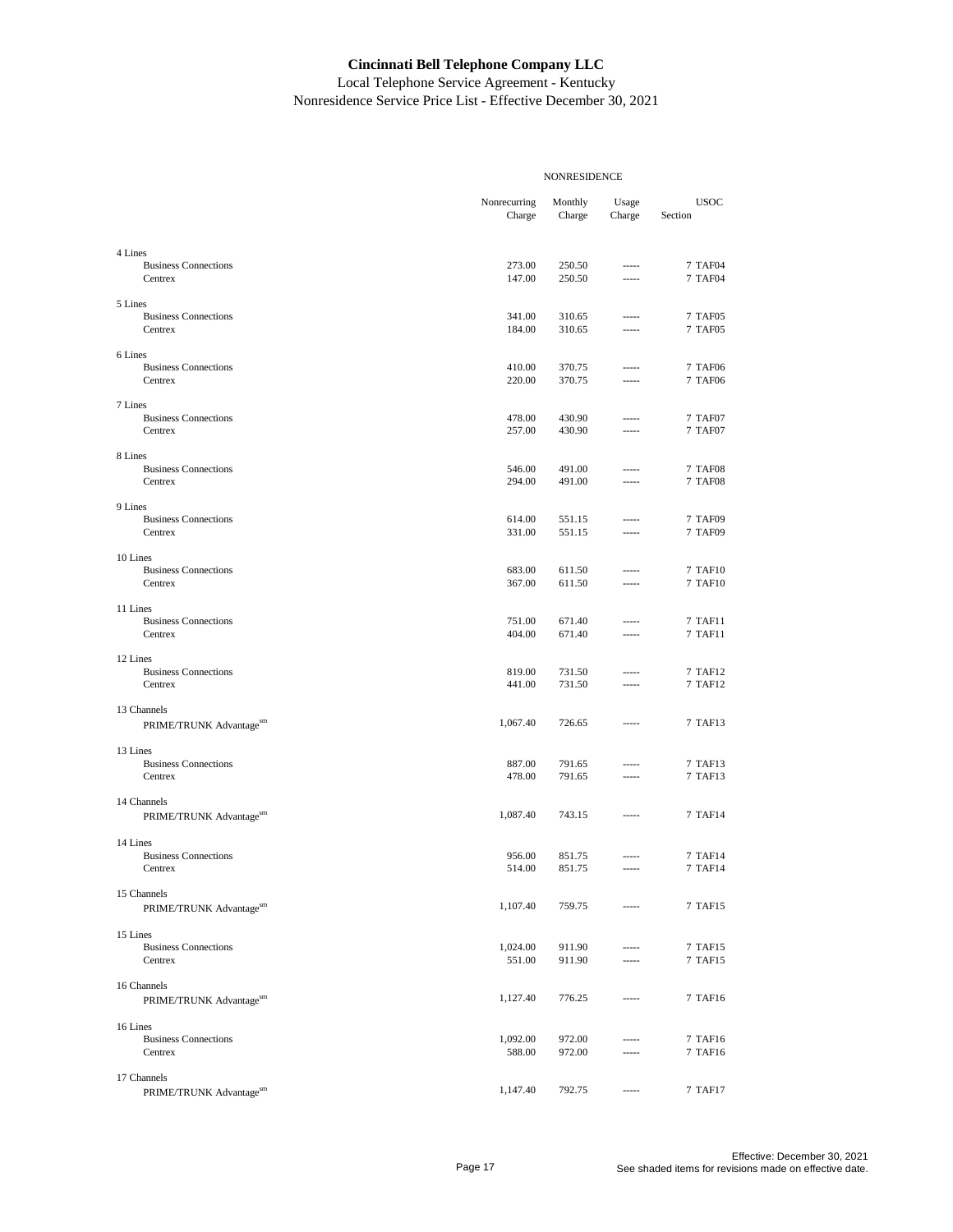|                                                    |                        | NONRESIDENCE         |                            |                        |
|----------------------------------------------------|------------------------|----------------------|----------------------------|------------------------|
|                                                    | Nonrecurring<br>Charge | Monthly<br>Charge    | Usage<br>Charge            | <b>USOC</b><br>Section |
| 17 Lines                                           |                        |                      |                            |                        |
| <b>Business Connections</b><br>Centrex             | 1,160.00<br>625.00     | 1,032.15<br>1,032.15 | $^{***}$<br>1.1.1.1        | 7 TAF17<br>7 TAF17     |
| 18 Channels<br>PRIME/TRUNK Advantagesm             | 1,167.40               | 809.30               | $100 - 100$                | 7 TAF18                |
| 18 Lines                                           |                        |                      |                            |                        |
| <b>Business Connections</b><br>Centrex             | 1,229.00<br>661.00     | 1,092.25<br>1,092.25 | $100 - 100$<br>$100 - 100$ | 7 TAF18<br>7 TAF18     |
| 19 Channels<br>PRIME/TRUNK Advantagesm             | 1,187.40               | 825.75               | $100 - 100$                | 7 TAF19                |
| 19 Lines                                           |                        |                      |                            |                        |
| <b>Business Connections</b><br>Centrex             | 1,297.00<br>698.00     | 1,152.40<br>1,152.40 | $- - - - -$<br>$^{***}$    | 7 TAF19<br>7 TAF19     |
| 20 Channels                                        |                        |                      |                            |                        |
| PRIME/TRUNK Advantagesm                            | 1,207.40               | 842.50               | 1.111                      | 7 TAF20                |
| 20 Lines<br><b>Business Connections</b>            | 1,365.00               |                      | $1 - 1 - 1$                |                        |
| Centrex                                            | 735.00                 | 1,212.50<br>1,212.50 | $- - - - -$                | 7 TAF20<br>7 TAF20     |
| 21 Channels<br>PRIME/TRUNK Advantagesm             | 1,227.40               | 859.00               | $---$                      | 7 TAF21                |
| 21 Lines                                           |                        |                      |                            |                        |
| <b>Business Connections</b><br>Centrex             | 1,433.00<br>772.00     | 1,272.65<br>1,272.65 | 1.1.1.1<br>1.1.1.1         | 7 TAF21<br>7 TAF21     |
| 22 Channels<br>PRIME/TRUNK Advantagesm             | 1,247.40               | 875.50               | $100 - 100$                | 7 TAF22                |
|                                                    |                        |                      |                            |                        |
| 22 Lines<br><b>Business Connections</b><br>Centrex | 1,502.00<br>808.00     | 1,332.75<br>1,332.75 | -----<br>$- - - - -$       | 7 TAF22<br>7 TAF22     |
|                                                    |                        |                      |                            |                        |
| 23 Channels<br>PRIME/TRUNK Advantagesm             | 1,267.40               | 892.00               | $- - - - -$                | 7 TAF23                |
| 23 Lines                                           |                        |                      |                            |                        |
| <b>Business Connections</b><br>Centrex             | 1,570.00<br>845.00     | 1,392.90<br>1,392.90 | $1 - 1 - 1$<br>-----       | 7 TAF23<br>7 TAF23     |
| 24 Channels<br>PRIME/TRUNK Advantagesm             | 1,287.40               | 908.50               | $^{***}$                   | 7 TAF24                |
|                                                    |                        |                      |                            |                        |
| 24 Lines<br><b>Business Connections</b><br>Centrex | 1,638.00<br>882.00     | 1,453.00<br>1,453.00 |                            | 7 TAF24<br>7 TAF24     |
| TRUNK Advantagesm - Integrated TRUNK Advantagesm   |                        |                      |                            |                        |
| Digital Trunk Facility - Standard                  | 99.00                  | 1,500.00             | $- - - - -$                | 11 WZBX4               |
| Digital Trunk Facility - Lite                      | 99.00                  | 750.00               |                            | 11 ZZAGJ               |
| Digital Trunk Facility - Lite, Educational         | 99.00                  | 675.00               | -----                      | 11 ZZAGK               |
| Digital Trunk Channels with Flat Rate Service      |                        |                      |                            |                        |
| Each Standard Channel                              | 20.00                  | 0.00                 |                            | 11 WZBX5, WZBX6, WZBX7 |
| Each Two-Way/DID Channel                           | 20.00                  | 0.00                 | 1.1.1.1                    | 11 WZBX8               |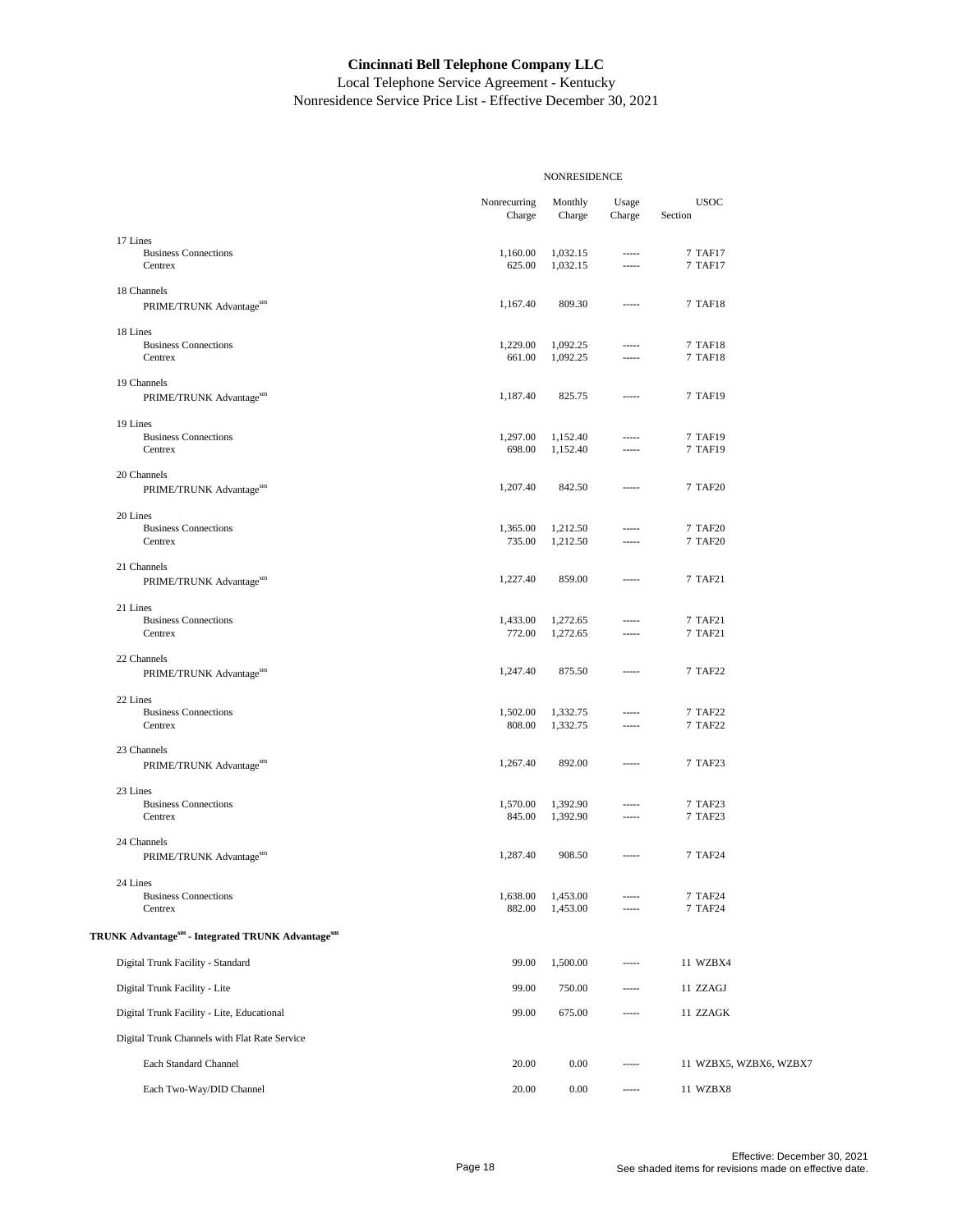|                                                                                                                                        |                        | NONRESIDENCE      |                        |                               |
|----------------------------------------------------------------------------------------------------------------------------------------|------------------------|-------------------|------------------------|-------------------------------|
|                                                                                                                                        | Nonrecurring<br>Charge | Monthly<br>Charge | $\bf{Usage}$<br>Charge | <b>USOC</b><br>Section        |
| Each DID Channel                                                                                                                       | 20.00                  | 0.00              | -----                  | 11 WZBX9                      |
| Digital Trunk Channels with Measured Service                                                                                           |                        |                   |                        |                               |
| Each Standard Channel                                                                                                                  | 20.00                  | 0.00              | 0.04                   | 11 WZBY1, WZBY2, WZBY3, WZBY4 |
| Each Two-Way/DID Channel                                                                                                               | 20.00                  | 0.00              | 0.04                   | 11 WZBY5                      |
| Each DID Channel                                                                                                                       | 20.00                  | 0.00              | 0.04                   | 11 WZBY6                      |
| Note: The Usage Charge applies per minute of use, or faction thereof, for each local call.                                             |                        |                   |                        |                               |
| DID Number Blocks, Each Group of 20 DID Numbers                                                                                        | 207.40                 | 4.15              | $- - - - -$            | <b>11 NEF</b>                 |
| Note: If multiple DID Number Blocks are purchased at the same time, the Nonrecurring Charge applies only to the first Number<br>Block. |                        |                   |                        |                               |
| Additional Channels, per Channel                                                                                                       |                        |                   |                        |                               |
| Flat Rate Service, Each                                                                                                                | 20.00                  | 0.00              | -----                  | 11 WZBY7                      |
| Measured Service, Each                                                                                                                 | 20.00                  | 0.00              | 0.04                   | 11 WZBY8                      |
| Note: The Usage Charge applies per minute of use, or faction thereof, for each local call.                                             |                        |                   |                        |                               |
| Digital Data Service                                                                                                                   | 20.00                  | 0.00              | -----                  | 11 WZBY9                      |
| Voice Grade 2-wire                                                                                                                     | 20.00                  | 0.00              | -----                  | 11 WZBZ1                      |
| Voice Grade 4-wire                                                                                                                     | 20.00                  | 0.00              | -----                  | 11 WZBZ2                      |
| <b>Optional Feature</b>                                                                                                                |                        |                   |                        |                               |
| Channel Transfer Service (Digital Channels Only)                                                                                       | 100.00                 | 115.00            | -----                  | 11 WZEF1                      |
| Expedite Fee, per Order                                                                                                                | 700.00                 | -----             | -----                  | 10 WZER8                      |
| TRUNK Advantagesm - Standard Service                                                                                                   |                        |                   |                        |                               |
| Digital Trunk Facility - Standard                                                                                                      | 99.00                  | 534.50            | $- - - - -$            | 11 D7W                        |
| Digital Trunk Channels with Flat Rate Service                                                                                          |                        |                   |                        |                               |
| Each Standard Channel                                                                                                                  | 20.00                  | 58.50             | -----                  | 11 T2P0X, T2PCX               |
| Each Two-Way/DID Channel                                                                                                               | 20.00                  | 78.00             | -----                  | 11 TF7CX                      |
| Each DID Channel                                                                                                                       | 20.00                  | 82.50             | -----                  | 11 TZR                        |
| Digital Trunk Channels with Measured Service                                                                                           |                        |                   |                        |                               |
| Each Standard Channel                                                                                                                  | 20.00                  | 21.00             | 0.04                   | 11 T2M0X, T2MCX, T2A0X, T2ACX |
| Each Two-Way/DID Channel                                                                                                               | 20.00                  | 47.50             | 0.04                   | 11 TDOCX                      |
| Each DID Channel                                                                                                                       | 20.00                  | 82.50             | 0.04                   | 11 TZR                        |
| Note: The Usage Charge applies per minute of use, or faction thereof, for each local call.                                             |                        |                   |                        |                               |
| DID Number Blocks, Each Group of 20 DID Numbers                                                                                        | 207.40                 | 4.15              | -----                  | <b>11 NEF</b>                 |
| Note: If multiple DID Number Blocks are purchased at the same time, the Nonrecurring Charge applies only to the first Number<br>Block. |                        |                   |                        |                               |
| <b>Optional Feature</b>                                                                                                                |                        |                   |                        |                               |
| Channel Transfer Service (Digital Channels Only)                                                                                       | 100.00                 | 115.00            | -----                  | 11 WZEE9                      |
| Expedite Fee, per Order                                                                                                                | 700.00                 | -----             | -----                  | 10 WZER8                      |